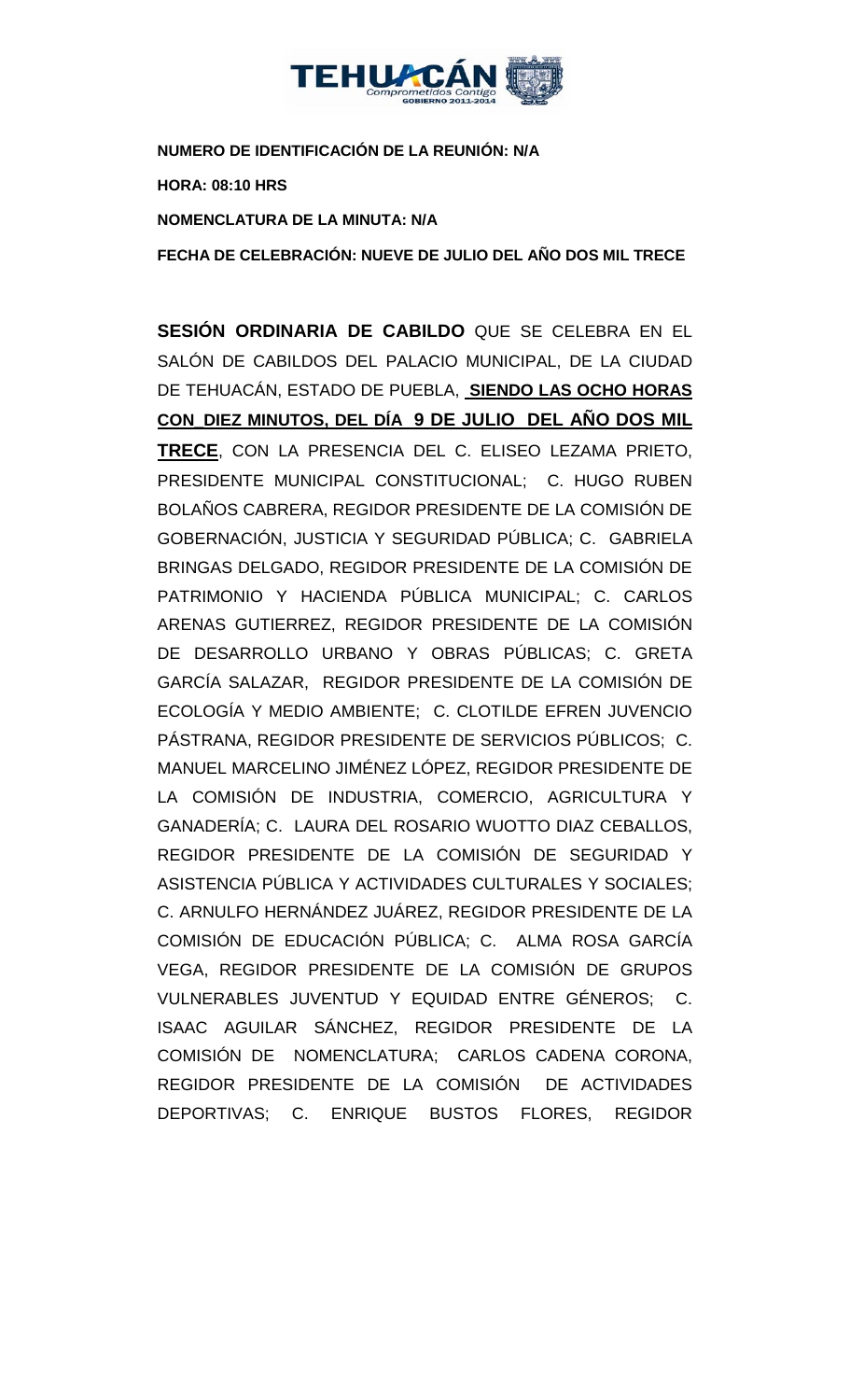PRESIDENTE DE LA COMISIÓN DE PATRIMONIO HISTÓRICO; C. LIC. ROBERTO IVÁN LINARES CHÁVEZ, SÍNDICO MUNICIPAL, ASÍ COMO EL C. DR. JOSÉ ORLANDO CUALLO CINTA, SECRETARIO DEL AYUNTAMIENTO QUIEN DA FE.---------------------------------------------

UNA VEZ QUE SE HA PASADO LISTA DE ASISTENCIA SE INFORMA LO SIGUIENTE:

NO SE ENCUENTRA PRESENTE EN ESTA SESIÓN DE CABILDO LA REGIDORA GRETA GARCÍA SALAZAR.

SEÑOR PRESIDENTE LE COMUNICO QUE SE ENCUENTRAN 13 DE LOS MIEMBROS DEL CABILDO, POR LO ANTERIOR SE DECLARA EL QUÓRUM LEGAL PARA CONTINUAR CON LA PRESENTE SESIÓN DE CABILDO.

EL C. DR. JOSÉ ORLANDO CUALLO CINTA, PROCEDE A DAR LECTURA AL ORDEN DEL DÍA, MISMA QUE CONTIENE LOS SIGUIENTES PUNTOS:

# **1.- APERTURA DE LA SESIÓN**

# **2.- LISTA DE ASISTENCIA**

### **3.- DECLARATORIA DEL QUÓRUM**

#### **4.- LECTURA DEL ACTA DE LA SESIÓN ANTERIOR**

## **5.- SINDICATURA**

ANÁLISIS, DISCUSIÓN Y EN SU CASO APROBACIÓN DEL PETITORIO QUE CONTIENE AUTORIZACION PARA LA DESINCORPORACION Y DONACION DE DOS FRACCIONES DE TERRENO QUE SE SEGREGAN DEL FRACCIONAMIENTO " VILLAS LOS FRAILES I ", UBICADO EN LA JUNTA AUXILIAR DE SAN NICOLAS TETITZINTLA PERTENECIENTE A ESTA CIUDAD, CON UNA SUPERFICIE TOTAL DE 4,011.01 M2., ASI COMO TAMBIEN LA FRACCION DE TERRENO QUE SE SEGREGA DEL FRACCIONAMIENTO "VILLAS LOS FRAILES III" UBICADO EN LA JUNTA AUXILIAR DE SAN NICOLAS TETITZINTLA PERTENECIENTE A ESTA<br>CIUDAD, CON UNA SUPERFICIE TOTAL DE 3,483.76 M2., A FAVOR DE CIUDAD, CON UNA SUPERFICIE TOTAL DE 3,483.76 M2., GOBIERNO DEL ESTADO DE PUEBLA, PARA QUE SEA CONSTRUIDO UN CENTRO INTEGRAL DE PREVENCION Y PARTICIPACION CIUDADANA EN ESTE MUNICIPIO.

#### **6.- ASUNTOS GENERALES**

# **LECTURA DEL ACTA DE LA SESION ANTERIOR**

PASAMOS AL PUNTO DE: LECTURA Y FIRMA DE ACTA DE LA SESIÓN ANTERIOR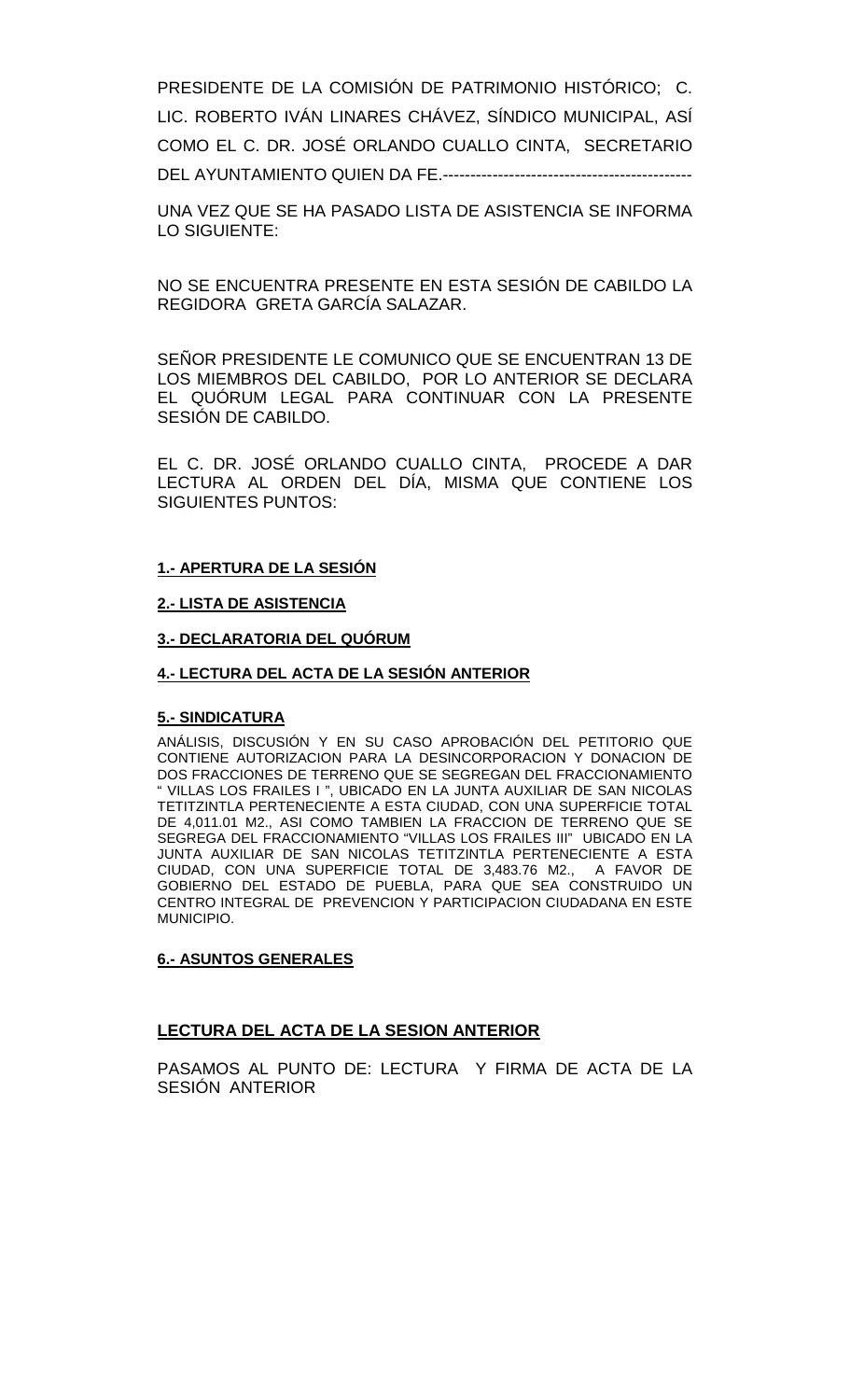EN ESTOS MOMENTOS EL DR. ORLANDO CUALLO CINTA, PROCEDE A DAR LECTURA AL ACTA ANTERIOR, UNA VEZ TERMINADA LA LECTURA SE PROCEDE A PASAR A LOS REGIDORES PARA SU FIRMA CORRESPONDIENTE.

**SINDICATURA.- ANÁLISIS, DISCUSIÓN Y EN SU CASO APROBACIÓN DEL PETITORIO QUE CONTIENE AUTORIZACIÓN PARA LA DESINCORPORACIÓN Y DONACIÓN DE DOS FRACCIONES DE TERRENO QUE SE SEGREGAN DEL FRACCIONAMIENTO "VILLAS LOS FRAILES I", UBICADO EN LA JUNTA AUXILIAR DE SAN NICOLÁS TETITZINTLA PERTENECIENTE A ESTA CIUDAD, CON UNA SUPERFICIE TOTAL DE 4,011.01 M2., ASI COMO TAMBIEN LA FRACCIÓN DE TERRENO QUE SE SEGREGA DEL FRACCIONAMIENTO "VILLAS LOS FRAILES III" UBICADO EN LA JUNTA AUXILIAR DE SAN NICOLÁS TETITZINTLA PERTENECIENTE A ESTA CIUDAD, CON UNA SUPERFICIE TOTAL DE 3,483.76 M2., A FAVOR DE GOBIERNO DEL ESTADO DE PUEBLA, PARA QUE SEA CONSTRUIDO UN PREVENCIÓN Y PARTICIPACIÓN CIUDADANA EN ESTE MUNICIPIO.**

"…HONORABLE CABILDO DEL HONORABLE AYUNTAMIENTO CONSTITUCIONAL DE TEHUACAN PUEBLA.

EL SUSCRITO LICENCIADO ROBERTO IVAN LINARES CHAVEZ SÍNDICO DE TEHUACÁN, PUEBLA, DE CONFORMIDAD CON LO PRECEPTUADO POR LOS ARTÍCULOS 100 FRACCIONES V, VIII, XV Y XVI, 85 Y 89 DE LA LEY ORGÁNICA MUNICIPAL, SOMETO A APROBACIÓN DEL HONORABLE CABILDO **LA AUTORIZACIÓN PARA LA DESINCORPORACIÓN Y DONACIÓN DE DOS FRACCIONES DE TERRENO QUE SE SEGREGAN DEL FRACCIONAMIENTO "VILLAS LOS FRAILES I", UBICADO EN LA JUNTA AUXILIAR DE SAN NICOLAS TETITZINTLA PERTENECIENTE A ESTA CIUDAD,** CON UNA SUPERFICIE TOTAL DE **CUATRO MIL ONCE METROS UN CENTIMETRO CUADRADO,** ASÍ COMO TAMBIÉN **LA FRACCIÓN DE TERRENO QUE SE SEGREGA DEL FRACCIONAMIENTO "VILLAS LOS FRAILES III" UBICADO EN LA JUNTA AUXILIAR DE SAN NICOLAS TETITZINTLA PERTENECIENTE A ESTA CIUDAD,** CON UNA SUPERFICIE TOTAL DE **TRES MIL CUATROCIENTOS OCHENTA Y TRES METROS SETANTA Y SEIS CENTIMETROS CUADRADOS**, A FAVOR DEL GOBIERNO DEL ESTADO DE PUEBLA, **PARA QUE SEA CONSTRUIDO UN CENTRO INTEGRAL DE PREVENCIÓN Y PARTICIPACIÓN CIUDADANA** EN ESTE MUNICIPIO DE TEHUACÁN, PUEBLA**,**  EN BASE A LOS SIGUIENTES:

### **C O N S I DE R A N D O S**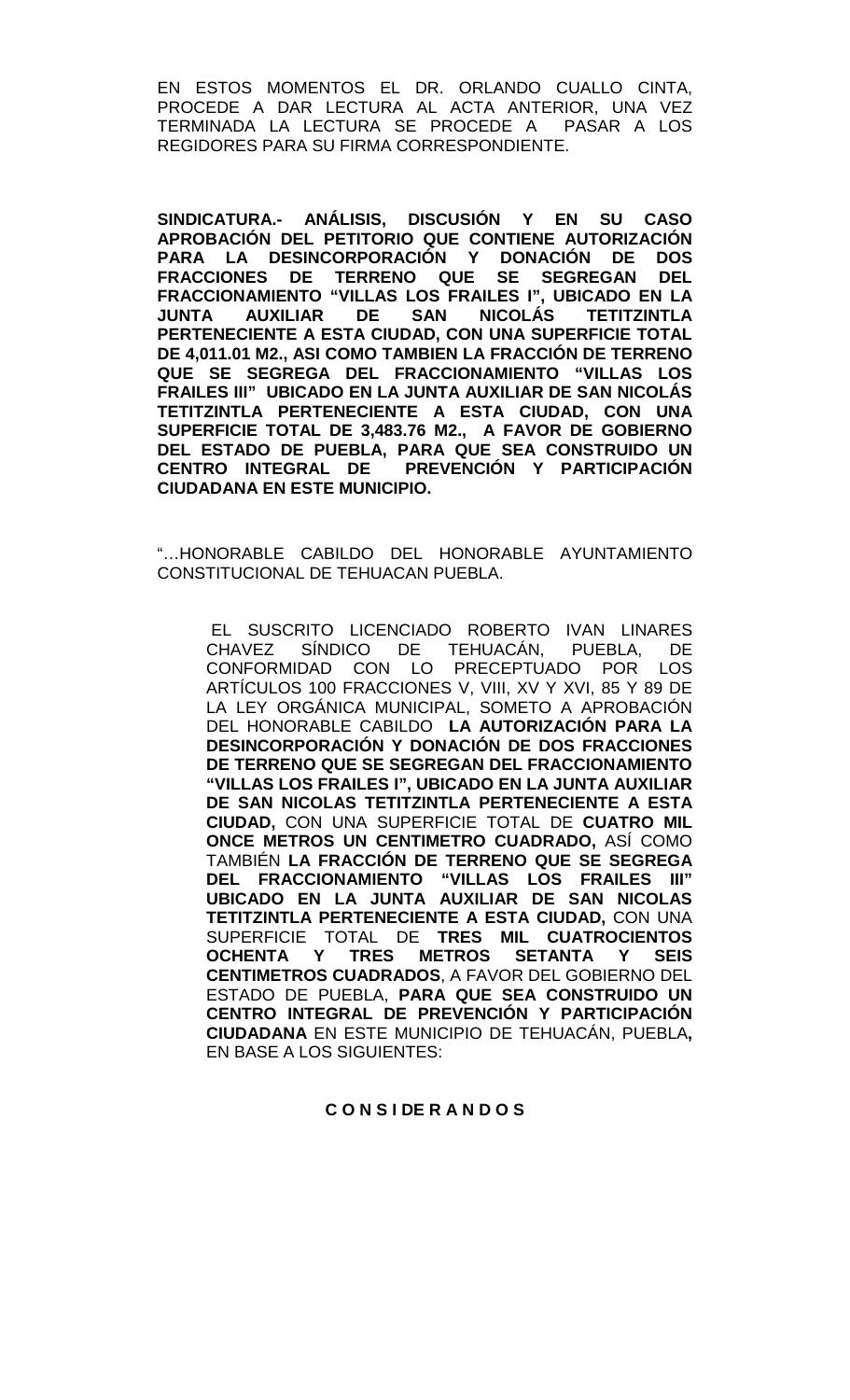- I. QUE EL PÁRRAFO PRIMERO DE LA FRACCIÓN II DEL ARTÍCULO 115 DE LA CONSTITUCIÓN POLÍTICA DE LOS ESTADOS UNIDOS MEXICANOS, DETERMINA QUE LOS AYUNTAMIENTOS TENDRÁN FACULTADES PARA APROBAR, DE ACUERDO CON LAS LEYES EN MATERIA MUNICIPAL QUE DEBERÁN EXPEDIR LAS LEGISLATURAS DE LOS ESTADOS, LOS BANDOS DE POLICÍA Y GOBIERNO, LOS REGLAMENTOS, CIRCULARES; Y DISPOSICIONES ADMINISTRATIVAS DE OBSERVANCIA GENERAL DENTRO DE SUS RESPECTIVAS JURISDICCIONES, QUE ORGANICEN LA ADMINISTRACIÓN PÚBLICA MUNICIPAL, REGULEN LAS MATERIAS, PROCEDIMIENTOS, FUNCIONES Y SERVICIOS PÚBLICOS DE SU COMPETENCIA Y ASEGUREN LA PARTICIPACIÓN CIUDADANA Y VECINAL; MISMA DISPOSICIÓN QUE ES TRASLADADA A LA FRACCIÓN III DEL ARTÍCULO 105 DE LA CONSTITUCIÓN POLÍTICA DEL ESTADO LIBRE Y SOBERANO DE PUEBLA;
- II. EL ARTÍCULO 57 DE LA CONSTITUCIÓN POLÍTICA DEL ESTADO FRACCIÓN VII.- ESTABLECE QUE EL CONGRESO DEL ESTADO ESTÁ FACULTADO PARA AUTORIZAR LA ENAJENACIÓN DE BIENES INMUEBLES PROPIOS DEL ESTADO O DE LOS MUNICIPIOS, A SOLICITUD DE ÉSTOS, ASÍ COMO APROBAR LOS CONTRATOS QUE CELEBREN LOS AYUNTAMIENTOS, CUANDO TENGAN DURACIÓN MAYOR DEL PERÍODO PARA EL CUAL HUBIEREN SIDO ELECTOS;
- III. QUE EL ARTÍCULO 76 PRIMER PÁRRAFO DE LA LEY ORGÁNICA MUNICIPAL, DETERMINA QUE EL AYUNTAMIENTO SESIONARÁ VÁLIDAMENTE CON LA ASISTENCIA DE LA MAYORÍA DE SUS MIEMBROS Y DEL SECRETARIO DEL AYUNTAMIENTO O LA PERSONA QUE LEGALMENTE LO SUSTITUYA;
- IV QUE EL ARTÍCULO 77 DE LA LEY ORGÁNICA MUNICIPAL, DETERMINA QUE LOS ACUERDOS DE LOS AYUNTAMIENTOS SE TOMARÁN POR MAYORÍA DE VOTOS DEL PRESIDENTE MUNICIPAL, REGIDORES Y SÍNDICO, Y EN CASO DE EMPATE, EL PRESIDENTE MUNICIPAL TENDRÁ VOTO DE CALIDAD;
- V QUE EL ARTÍCULO 78 FRACCIONES XVIII Y XIX DE LA LEY ORGÁNICA MUNICIPAL, DETERMINA EN SU PARTE CONDUCENTE QUE SON ATRIBUCIONES DE LOS AYUNTAMIENTOS; PROMOVER CUANTO ESTIME CONVENIENTE PARA EL PROGRESO ECONÓMICO, SOCIAL Y CULTURAL DEL MUNICIPIO; ESTABLECER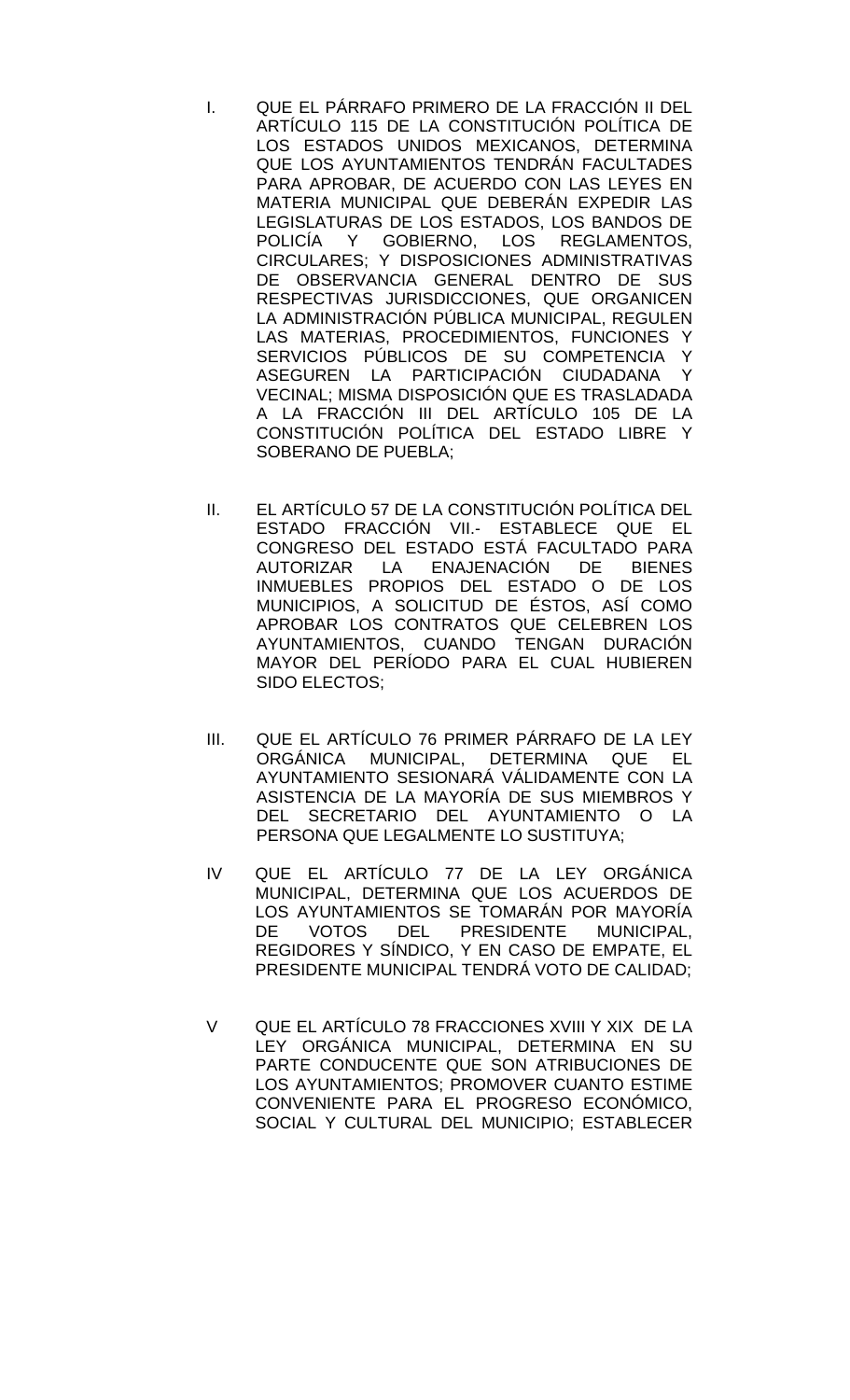LAS BASES SOBRE LAS CUALES **SE SUSCRIBAN LOS CONVENIOS O ACTOS, QUE COMPROMETAN AL MUNICIPIO POR UN PLAZO MAYOR AL PERÍODO DEL AYUNTAMIENTO**, SIEMPRE Y CUANDO LOS MISMOS SEAN ACORDADOS POR LAS DOS TERCERAS PARTES DE LOS MIEMBROS DEL AYUNTAMIENTO O DEL CONSEJO MUNICIPAL, EN LOS CASOS QUE ESTABLEZCA EL PRESENTE ORDENAMIENTO, PARA OBTENER LA APROBACIÓN A QUE SE REFIERE LA CONSTITUCIÓN POLÍTICA DEL ESTADO LIBRE Y SOBERANO DE PUEBLA;

- VI QUE EL ARTÍCULO 84 DE LA LEY ORGÁNICA MUNICIPAL, PRECISA QUE LOS AYUNTAMIENTOS, PARA APROBAR BANDOS DE POLICÍA Y GOBIERNO, REGLAMENTOS Y DISPOSICIONES ADMINISTRATIVAS DE OBSERVANCIA GENERAL, QUE ORGANICEN LA ADMINISTRACIÓN PÚBLICA MUNICIPAL Y DENTRO DE SUS RESPECTIVAS JURISDICCIONES, REGULEN LAS MATERIAS, PROCEDIMIENTOS, FUNCIONES Y SERVICIOS PÚBLICOS DE SU COMPETENCIA, ASEGURANDO LA PARTICIPACIÓN CIUDADANA Y VECINAL; LLEVARÁN A CABO EL PROCESO REGLAMENTARIO, QUE COMPRENDERÁ LAS ETAPAS DE PROPUESTA, ANÁLISIS, DISCUSIÓN, APROBACIÓN Y PUBLICACIÓN;
- VII QUE EL ARTÍCULO 91 EN SUS FRACCIONES III Y XLVI DE LA LEY ORGÁNICA MUNICIPAL, PRECEPTÚA QUE<br>EL CIUDADANO PRESIDENTE MUNICIPAL PRESIDENTE MUNICIPAL<br>TIENE DENTRO DE SUS CONSTITUCIONAL TIENE DENTRO DE<br>FACULTADES Y OBLIGACIONES LAS FACULTADES Y OBLIGACIONES LAS DE REPRESENTAR AL AYUNTAMIENTO Y EJECUTAR SUS RESOLUCIONES; SALVO QUE SE DESIGNE UNA<br>COMISIÓN ESPECIAL, O SE TRATE DE COMISIÓN ESPECIAL, O SE TRATE DE PROCEDIMIENTOS JUDICIALES, EN LOS QUE LA REPRESENTACIÓN CORRESPONDE AL SÍNDICO MUNICIPAL; SUSCRIBIR, PREVIO ACUERDO DEL AYUNTAMIENTO, LOS CONVENIOS Y ACTOS QUE SEAN DE INTERÉS PARA EL MUNICIPIO,
- VIII QUE EL ARTÍCULO 100 FRACCIÓN V DE LA LEY ORGÁNICA MUNICIPAL, DETERMINA QUE SON DEBERES Y ATRIBUCIONES DEL SÍNDICO; PROMOVER ANTE LAS AUTORIDADES MUNICIPALES, CUANTO ESTIMAREN PROPIO Y CONDUCENTE EN BENEFICIO DE LA COLECTIVIDAD;
- IX QUE EL ARTÍCULO 152 FRACCIÓN II DE LA LEY ORGÁNICA MUNICIPAL, PRECISA QUE LOS INMUEBLES DESTINADOS POR EL MUNICIPIO A UN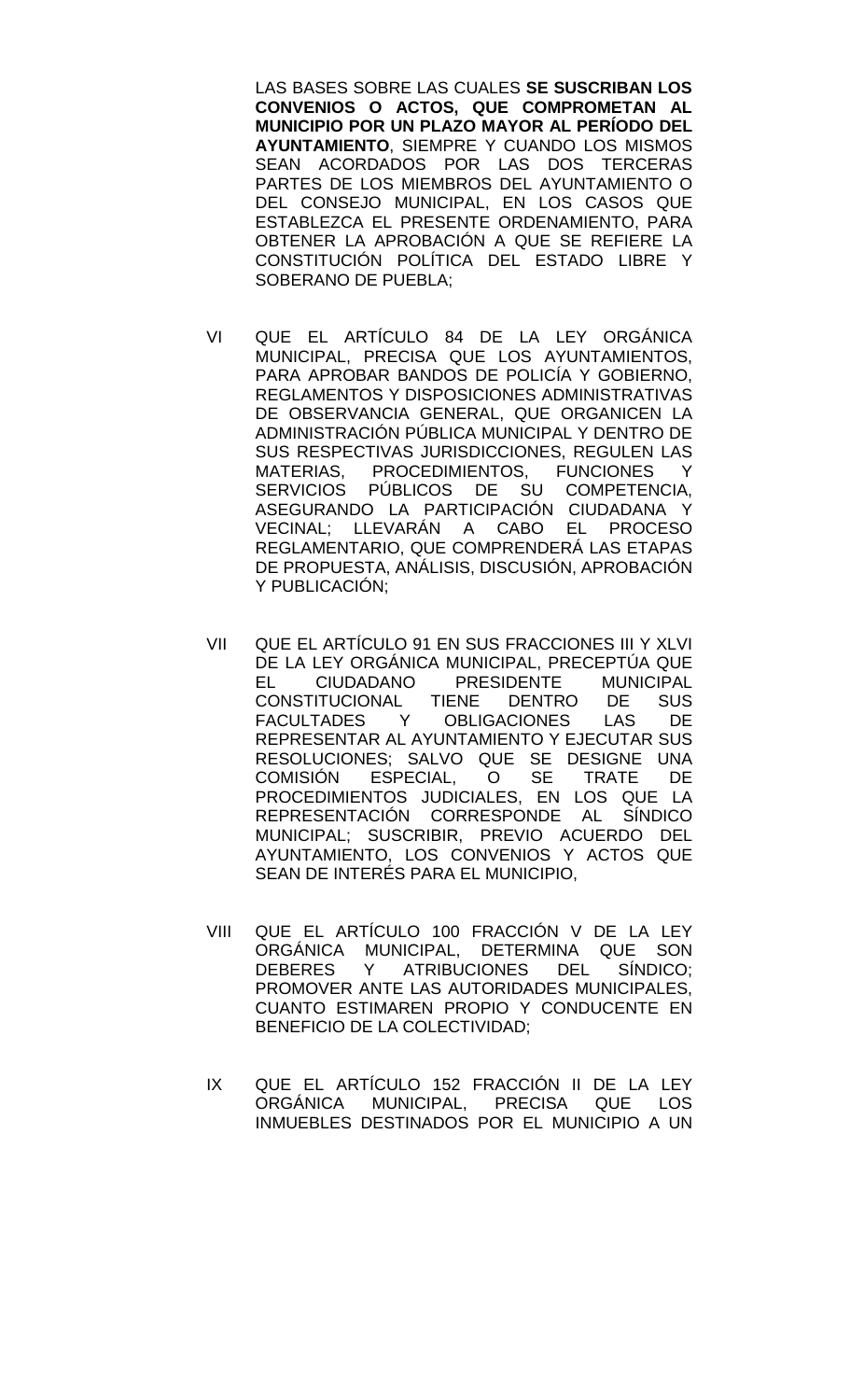SERVICIO PÚBLICO Y LOS EQUIPARADOS A ESTOS CONFORME A LA LEY, SON BIENES DE DOMINIO PÚBLICO MUNICIPAL.

- X QUE EL ARTÍCULO 158 FRACCIÓN II DE LA LEY ORGÁNICA MUNICIPAL, PRECISA QUE SON BIENES DEL DOMINIO PRIVADO MUNICIPAL LOS INMUEBLES O MUEBLES QUE FORMEN PARTE DE SU PATRIMONIO NO DESTINADOS AL USO COLECTIVO, O A LA PRESTACIÓN DE UN SERVICIO PÚBLICO.
- XI QUE EL ARTÍCULO 159 FRACCIÓN I Y FRACCIÓN IV DE LA LEY ORGÁNICA MUNICIPAL MENCIONA QUE LOS AYUNTAMIENTOS PODRÁN POR ACUERDO DE LAS DOS TERCERAS PARTES DE SUS MIEMBROS, DICTAR RESOLUCIONES QUE AFECTEN EL PATRIMONIO INMOBILIARIO DEL MUNICIPIO, PARA MEJORAR LA PRESTACIÓN DE LAS FUNCIONES Y SERVICIOS PÚBLICOS QUE TIENE ENCOMENDADOS EL MUNICIPIO, PARA PROMOVER EL PROGRESO Y BIENESTAR DE LOS HABITANTES DEL MUNICIPIO, MEDIANTE EL FOMENTO A LA EDUCACIÓN, EMPLEO Y LA PRODUCTIVIDAD.
- XII QUE EL ARTÍCULO 160 FRACCIONES I, II, V, PENÚLTIMO PÁRRAFO Y ÚLTIMO PÁRRAFO DE LA LEY ORGÁNICA MUNICIPAL, DETERMINA QUE LOS BIENES DEL DOMINIO PRIVADO DEL MUNICIPIO PODRÁN ENAJENARSE, DARSE EN ARRENDAMIENTO, GRAVARSE, Y EN GENERAL SER OBJETO DE CUALQUIER ACTO JURÍDICO EN LOS TÉRMINOS DE ESTA LEY, SIEMPRE Y CUANDO LO APRUEBE LAS DOS TERCERAS PARTES DEL AYUNTAMIENTO, EL SÍNDICO EMITA SU OPINIÓN ANTE EL CABILDO, QUE NO SE CONTRAVENGA LA LEGISLACIÓN APLICABLE EN MATERIA DE DESARROLLO URBANO. LA RESOLUCIÓN DEBERÁ ENVIARSE AL EJECUTIVO DEL ESTADO Y AL CONGRESO DEL ESTADO, PARA LOS EFECTOS LEGALES A QUE HAYA LUGAR; Y EN LOS CASOS A QUE SE REFIERE ESTA DISPOSICIÓN, EL CONTRATO O CONVENIO RESPECTIVO QUEDARÁ BAJO LA CUSTODIA DEL SECRETARIO DEL AYUNTAMIENTO.
- XIII QUE EL ARTÍCULO 161 DE LA LEY ORGÁNICA MUNICIPAL, DETERMINA QUE, LA TRANSMISIÓN GRATUITA DE LA PROPIEDAD, DEL USUFRUCTO O DE LA POSESIÓN DE LOS BIENES PROPIEDAD DE LOS MUNICIPIOS SE PODRÁ OTORGAR SIEMPRE QUE MEDIE ACUERDO DEL AYUNTAMIENTO, EL QUE BAJO SU RESPONSABILIDAD, CUIDARÁ QUE LA FINALIDAD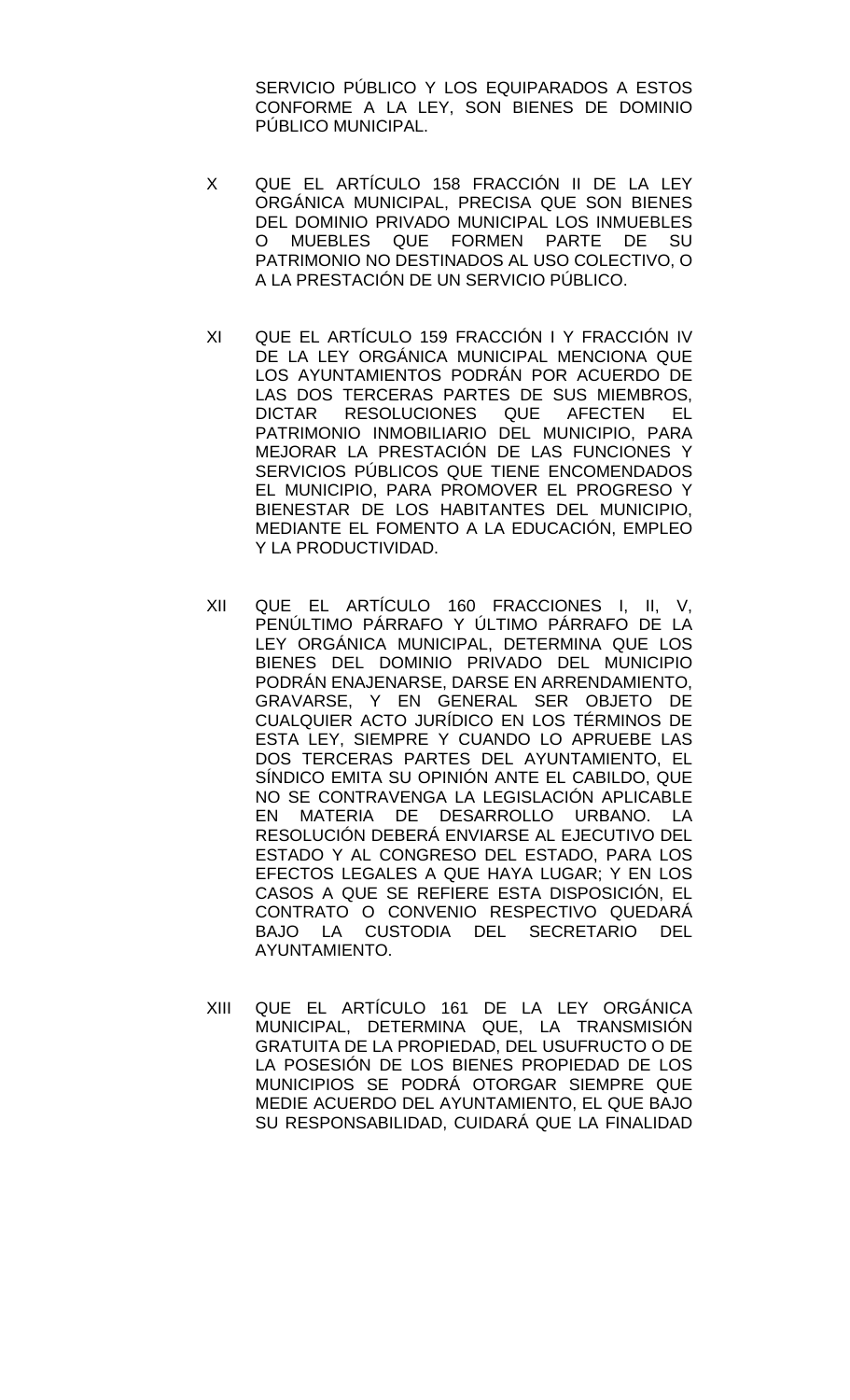SEA DE NOTORIO BENEFICIO SOCIAL; Y QUE SI NO SE CUMPLE CON LA FINALIDAD EN EL PLAZO QUE SEÑALE LA AUTORIDAD COMPETENTE, O SE DESTINA EL BIEN A UN FIN DISTINTO AL SEÑALADO EN LA AUTORIZACIÓN, SE ENTENDERÁ REVOCADO EL ACTO GRATUITO DE QUE SE TRATE Y OPERARÁ SIN NECESIDAD DE DECLARACIÓN JUDICIAL LA REVERSIÓN DE LOS DERECHOS EN FAVOR DEL MUNICIPIO; ASIMISMO, SI SE TRATA DE ALGUNA INSTITUCIÓN DE BENEFICENCIA O ASOCIACIÓN SIMILAR, EN CASO DE DISOLUCIÓN O LIQUIDACIÓN DE LA MISMA, LOS BIENES REVERTIRÁN AL DOMINIO DEL MUNICIPIO.

- XIV EL C. SÍNDICO MUNICIPAL DEL HONORABLE AYUNTAMIENTO DE TEHUACÁN PUEBLA, EN TÉRMINOS DEL NUMERAL 100 FRACCIÓN V Y 160 FRACCIÓN III DE LA LEY ORGÁNICA MUNICIPAL, EMITE SU OPINIÓN EN EL SENTIDO DE QUE NO EXISTE NINGÚN INCONVENIENTE EN QUE SE LLEVE A CABO LA PRESENTE DONACIÓN AL GOBIERNO DEL ESTADO, PARA LA CONSTRUCCIÓN DE UN **CENTRO INTEGRAL DE PREVENCIÓN Y PARTICIPACIÓN CIUDADANA** , A EFECTO DE SATISFACER LAS NECESIDADES DE EDUCACIÓN, DEPORTE,<br>SEGURIDAD Y CULTURAL DEL MUNICIPIO: SEGURIDAD Y CULTURAL DEL MUNICIPIO; CONSIDERANDO QUE EL ESTABLECIMIENTO DE LOS CITADOS CENTROS BENEFICIARÁ A LA POBLACIÓN EN GENERAL.
- XV POR LO QUE EN ESTE ACTO Y EN TÉRMINOS DEL NUMERAL 159 FRACCIONES I Y II DE LA LEY<br>ORGÁNICA MUNICIPAL SOLICITO SE MUNICIPAL DESINCORPOREN LOS DOS BIENES DE DOMINIO PÚBLICO MUNICIPAL IDENTIFICADOS DE LA SIGUIENTE MANERA:

FRACCIÓN DE TERRENO QUE SE SEGREGA DEL FRACCIONAMIENTO "VILLAS LOS FRAILES I" LA CUAL SE AMPARA CON EL INSTRUMENTO NUMERO 9689 DEL VOLUMEN 189 DE FECHA VEINTIUNO DE MAYO DEL DOS MIL CUATRO ANTE LA FE DEL LICENCIADO RAMIRO RODRÍGUEZ MACLUB, NOTARIO PÚBLICO NO.2 DE ESTA CIUDAD, INSCRITO EN EL INSTITUTO REGISTRAL Y CATASTRAL DEL ESTADO DE PUEBLA BAJO LA PARTIDA 1683 A FOJAS63 DEL LIBRO 1 TOMO 221 Y BAJO EL NUMERO DE FOLIO ELECTRÓNICO 242512, CON UNA SUPERFICIE TOTAL DE CUATRO MIL VEINTE METROS SESENTA Y CINCO<br>CENTIMETROS CUADRADOS. Y CON UNA CENTIMETROS CUADRADOS, RESTRICCIÓN DE NUEVE METROS SESENTA Y CUATRO CENTÍMETROS CUADRADOS QUE SE RESERVA EL H. AYUNTAMIENTO DE TEHUACÁN,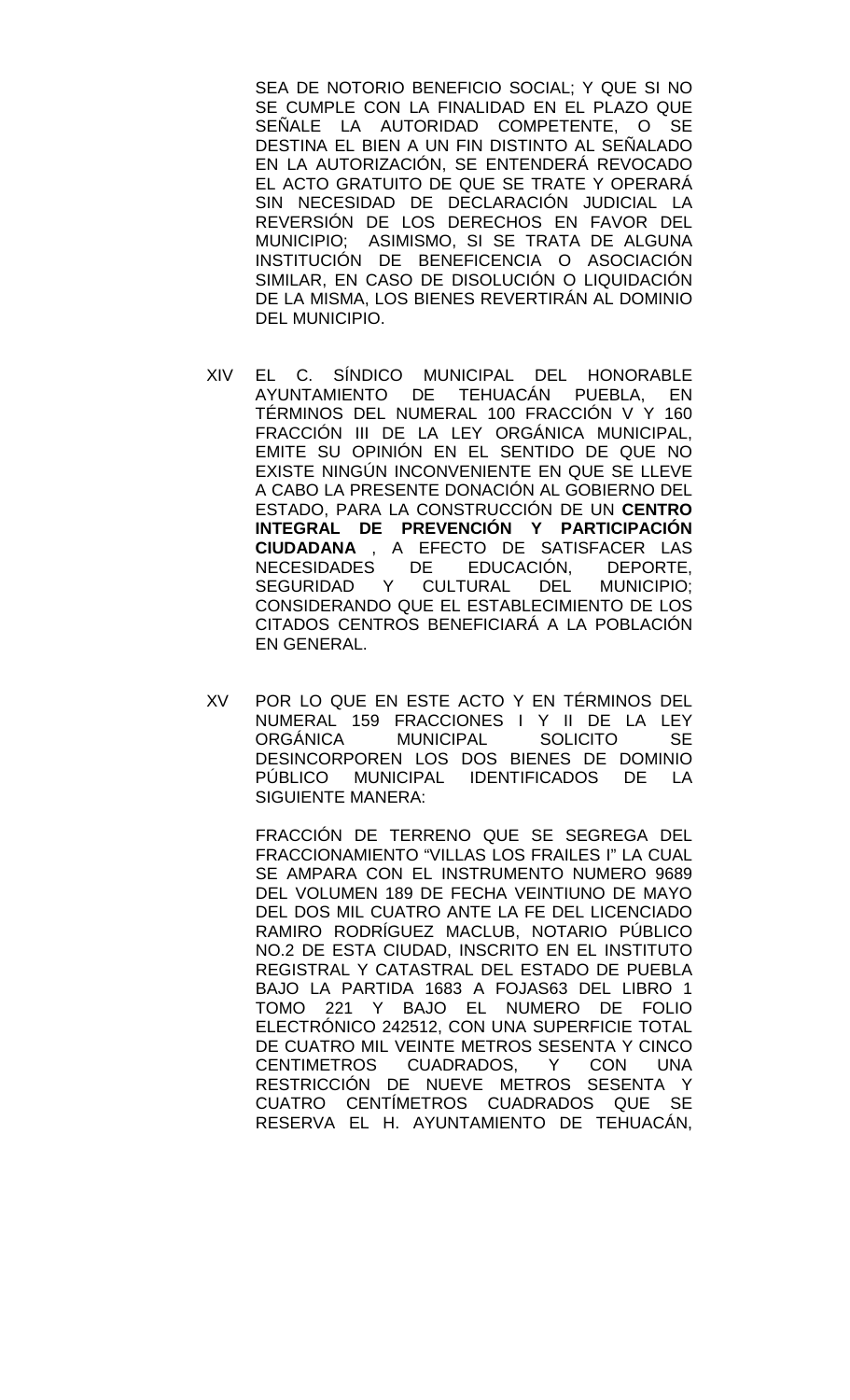PUEBLA POR TRATARSE DE AFECTACIÓN A LAS VIALIDADES CONTEMPLADAS DENTRO DEL PLAN DE DESARROLLO URBANO VIGENTE MISMAS QUE FÍSICAMENTE YA SE ENCUENTRAN DELIMITADAS DANDO COMO SUPERFICIE TOTAL **CUATRO MIL ONCE METROS UN CENTIMETRO CUADRADO** TAL Y COMO SE ACREDITA CON LA COPIA CERTIFICADA DEL LEVANTAMIENTO TOPOGRÁFICO EXPEDIDO POR LA DIRECCIÓN DE DESARROLLO URBANO DE ESTE H. AYUNTAMIENTO EN EL CUAL SE DESCRIBE EL ÁREA RESTRINGIDA DE NUEVE METROS SESENTA Y CUATRO CENTÍMETROS. (SE ANEXA COPIA CERTIFICADA DEL INSTRUMENTO NOTARIAL Y EL CERTIFICADO DE LIBERTAD DE GRAVAMEN).

FRACCIÓN DE TERRENO QUE SE SEGREGA DEL FRACCIONAMIENTO "VILLAS LOS FRAILES III", CON EL INSTRUMENTO NUMERO 10289 DEL VOLUMEN 194 DE FECHA VEINTIDÓS DE NOVIEMBRE DEL DOS MIL CUATRO ANTE LA FE DEL LICENCIADO RAMIRO RODRÍGUEZ MACLUB, NOTARIO PÚBLICO NO. 2 DE ESTA CIUDAD, INSCRITO EN EL INSTITUTO REGISTRAL Y CATASTRAL DEL ESTADO DE PUEBLA BAJO LA PARTIDA 923 A FOJAS 103 DEL LIBRO 1 TOMO 225 DE FECHA 17 DE JUNIO DEL 2005 Y BAJO EL NUMERO DE FOLIO 123290, CON UNA SUPERFICIE TOTAL DE TRES MIL CUATROCIENTOS OCHENTA Y OCHO METROS SESENTA Y CUATRO CENTIMETROS CUADRADOS, Y CON UNA RESTRICCIÓN DE CUATRO Y OCHO CENTÍMETROS<br>SE RESERVA EL H. CUADRADOS QUE SE RESERVA EL H. TEHUACÁN, PUEBLA POR TRATARSE DE AFECTACIÓN A LAS VIALIDADES CONTEMPLADAS DENTRO DESARROLLO URBANO VIGENTE MISMAS QUE FÍSICAMENTE YA SE ENCUENTRAN DELIMITADAS DANDO COMO SUPERFICIE TOTAL **TRES MIL CUATROCIENTOS OCHENTA Y TRES METROS SETANTA Y SEIS CENTIMETROS CUADRADOS** TAL Y COMO SE ACREDITA CON LA COPIA CERTIFICADA DEL LEVANTAMIENTO TOPOGRÁFICO EXPEDIDO POR LA DIRECCIÓN DE DESARROLLO URBANO DE ESTE H. AYUNTAMIENTO EN EL CUAL SE DESCRIBE EL ÁREA RESTRINGIDA DE CUATRO METROS SESENTA Y OCHO CENTÍMETROS. (SE ANEXA COPIA CERTIFICADA DEL INSTRUMENTO NOTARIAL Y EL CERTIFICADO DE LIBERTAD DE GRAVAMEN).

XVI LO ANTERIOR CON LA FINALIDAD DE CUMPLIR CON LO ESTABLECIDO EN EL ARTÍCULO 2 DE LA LEY GENERAL DEL SISTEMA NACIONAL DE SEGURIDAD PÚBLICA, LOS PLANES NACIONAL Y ESTATAL DE DESARROLLO REFIEREN QUE EL ESTADO DESARROLLARÁ POLÍTICAS EN MATERIA DE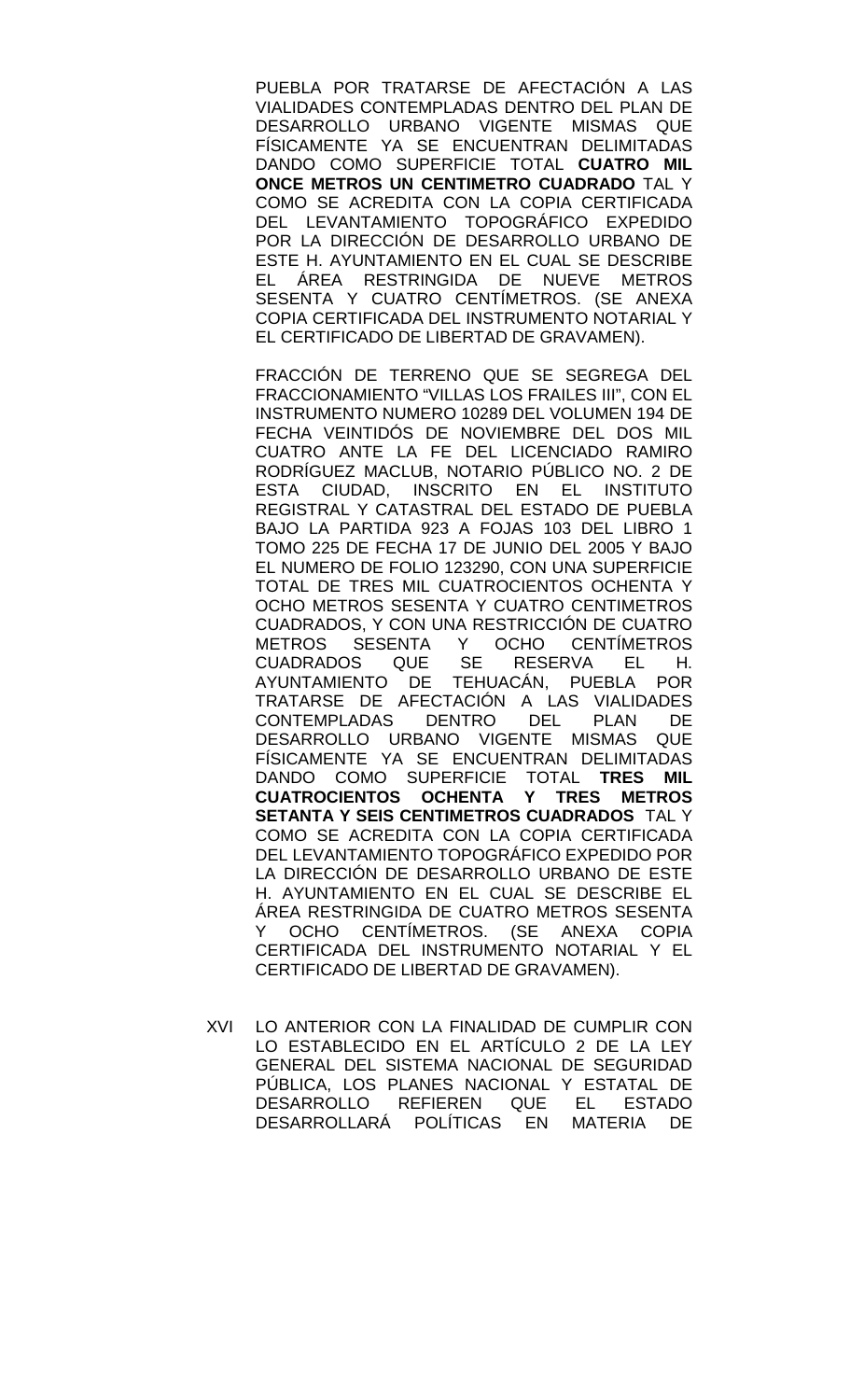PREVENCIÓN SOCIAL DEL DELITO, CON CARÁCTER INTEGRAL SOBRE LAS CAUSAS QUE GENERAN LA COMISIÓN DE DELITOS Y CONDUCTAS ANTISOCIALES, ASÍ COMO PROGRAMAS Y ACCIONES PARA FOMENTAR EN LA SOCIEDAD VALORES CULTURALES Y CÍVICOS QUE INDUZCAN EL RESPETO A LA LEGALIDAD Y A LA PROTECCIÓN DE LAS VÍCTIMAS.

- XVII. COMO ANTECEDENTE HAGO DE SU CONOCIMIENTO QUE CON FECHA OCHO DE MARZO DE DOS MIL TRECE, SE CELEBRÓ EL CONVENIO ESPECÍFICO DE ADHESIÓN PARA EL OTORGAMIENTO DE APOYOS A LAS ENTIDADES FEDERATIVAS EN EL MARCO DEL PROGRAMA NACIONAL DE PREVENCIÓN DEL DELITO, ENTRE EL PODER EJECUTIVO FEDERAL, EL PODER EJECUTIVO DEL ESTADO Y LOS PRESIDENTES MUNICIPALES DE PUEBLA Y TEHUACÁN, CUYO OBJETO ES EL OTORGAR RECURSOS PRESUPUESTARIOS FEDERALES DE MANERA ÁGIL Y DIRECTA, AL ESTADO DE PUEBLA, EN EL MARCO DEL PROGRAMA NACIONAL DE PREVENCIÓN DEL DELITO, CON LA FINALIDAD DE APOYAR EN EL DESARROLLO Y APLICACIÓN DE POLÍTICAS PÚBLICAS EN MATERIA DE SEGURIDAD CIUDADANA, PRIORIZANDO UN ENFOQUE PREVENTIVO EN EL TRATAMIENTO DE LA VIOLENCIA Y LA DELINCUENCIA. LO CUAL CONCLUYÓ CON LA CONSTRUCCIÓN Y DESARROLLO **DE CINCO CENTROS INTEGRALES DE PREVENCIÓN Y PARTICIPACIÓN CIUDADANA** (CIPPC), DE LOS CUALES DOS ESTÁN CONSIDERADOS PARA EL MUNICIPIO DE TEHUACÁN, PUEBLA.
- XVIII. ASÍ MISMO Y EN LA MISMA FECHA, EL GOBERNADOR DEL ESTADO LIBRE Y SOBERANO DE PUEBLA, EMITIÓ EL ACUERDO POR EL QUE CREA LA COMISIÓN INTERINSTITUCIONAL PARA LA PREVENCIÓN SOCIAL DE LA VIOLENCIA Y LA DELINCUENCIA DEL ESTADO DE PUEBLA, QUE ESTÁ INTEGRADA ENTRE OTROS MIEMBROS, POR LOS TITULARES DE LAS SECRETARÍAS GENERAL DE GOBIERNO Y EDUCACIÓN PÚBLICA, ASÍ COMO POR LOS PRESIDENTES MUNICIPALES DE PUEBLA Y TEHUACÁN.
- XIX. ES IMPORTANTE MENCIONAR QUE EL C. PRESIDENTE MUNICIPAL ELISEO LEZAMA PRIETO, SE COMPROMETE A OBSERVAR LAS DISPOSICIONES CONTENIDAS EN EL ACUERDO POR EL QUE SE ESTABLECEN LOS LINEAMIENTOS PARA EL OTORGAMIENTO DE APOYOS A LAS ENTIDADES FEDERATIVAS EN EL MARCO DEL PROGRAMA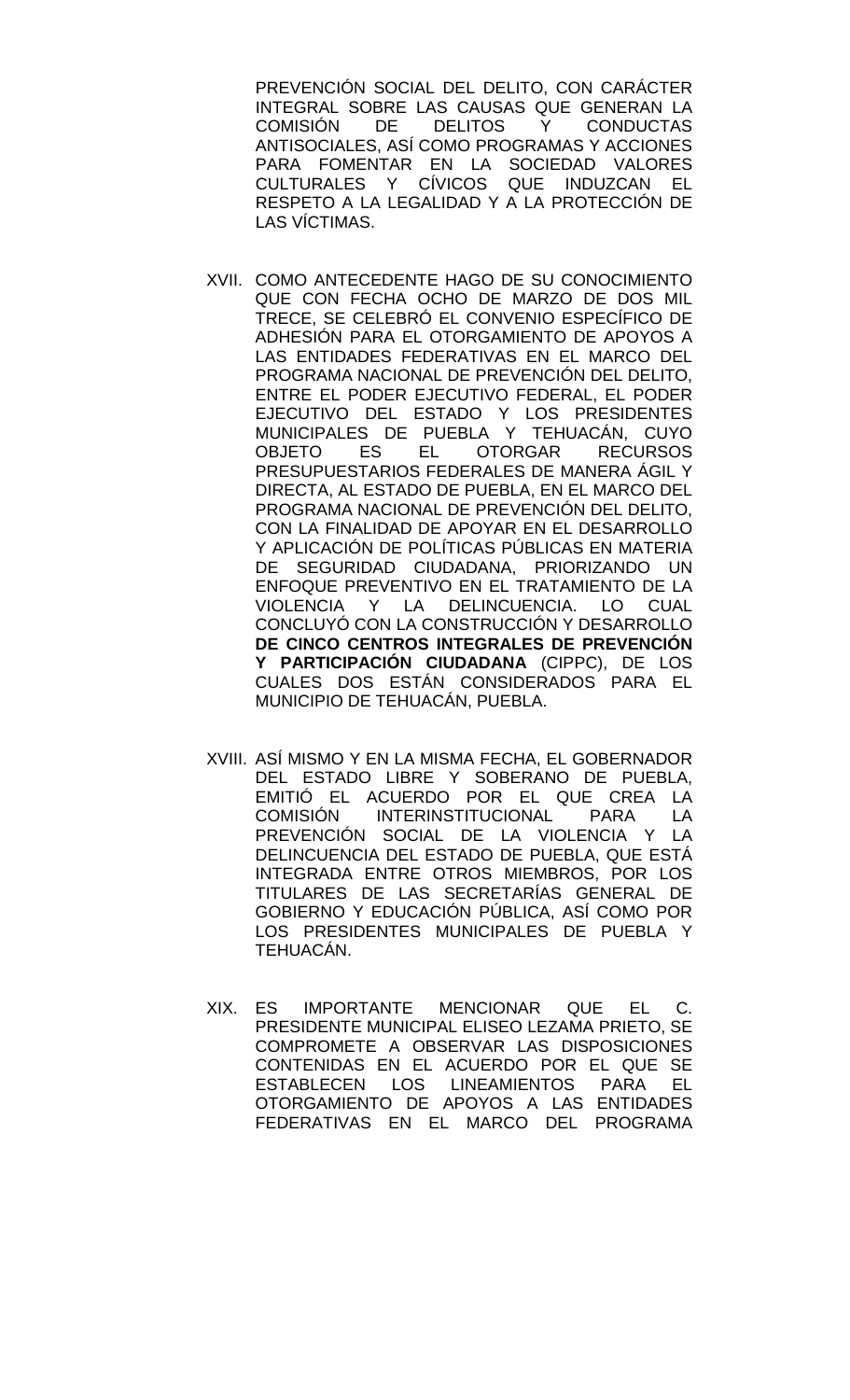NACIONAL DE PREVENCIÓN DEL DELITO, ASÍ COMO EN EL CONVENIO ESPECÍFICO DE ADHESIÓN PARA EL OTORGAMIENTO DE APOYOS A LAS ENTIDADES FEDERATIVAS EN EL MARCO DEL PROGRAMA NACIONAL DE PREVENCIÓN DEL DELITO, ENTRE EL PODER EJECUTIVO FEDERAL, EL PODER EJECUTIVO DEL ESTADO Y LOS PRESIDENTES MUNICIPALES DE PUEBLA Y TEHUACÁN.

- XX. OTRO PUNTO NO MENOS IMPORTANTE A LO QUE SE COMPROMETE EL H. AYUNTAMIENTO DE TEHUACÁN, PUEBLA ES DONAR O EN SU CASO, GENERAR EL INSTRUMENTO JURÍDICO DE COMODATO RESPECTO DE LOS INMUEBLES PARA LA CONSTRUCCIÓN DE LOS CENTROS INTEGRALES DE PREVENCIÓN Y PARTICIPACIÓN CIUDADANA (CIPPC), A FAVOR DEL GOBIERNO DEL ESTADO DE PUEBLA, PARA LO CUAL SE DEBERÁ REALIZAR TODAS LAS GESTIONES Y ACCIONES, LEGALES Y ADMINISTRATIVAS NECESARIAS Y PROPORCIONAR LOS DOCUMENTOS QUE ACREDITEN LA TITULARIDAD DE LOS PREDIOS QUE SEAN DE SU PROPIEDAD EN LOS QUE SE<br>LLEVARÁN A CABO EL ESTABLECIMIENTO, CABO EL ESTABLECIMIENTO, EJECUCIÓN Y CONSTRUCCIÓN DE "LOS CIPPC" Y QUE LOS MISMOS NO PRESENTEN PROBLEMAS LEGALES Y SOCIALES QUE IMPIDAN SU INSTALACIÓN, POR LO QUE DEBERÁN ESTAR LIBRES DE GRAVAMEN, DE LIMITACIÓN DE DOMINIO ALGUNO Y DE CUALQUIER OTRA CIRCUNSTANCIA QUE ALTERE LA POSESIÓN FÍSICA Y MATERIAL DE LOS MISMOS O QUE IMPIDAN LA EJECUCIÓN DE LOS TRABAJOS A REALIZARSE.
- XXI. RAZÓN POR LA CUAL SE PROPONEN Y POR COLINDAR ENTRE SI LOS DOS BIENES INMUEBLES ANTES MENCIONADOS, MISMOS QUE CUENTAN **CONFORME AL ALINEAMIENTO DE LA DIRECCION DE DESARROLLO URBANO CON LAS SIGUIENTES MEDIDAS Y COLINDANCIAS:**

FRACCIÓN DE TERRENO UBICADA EN EL FRACCIONAMIENTO VILLAS LOS FRAILES I:

**AL NORTE:** MIDE OCHENTA Y TRES METROS, VEINTISÉIS CENTÍMETROS, COLINDA CON ÁREA DE DONACIÓN FRAILES III.

**AL SUR:** MIDE OCHENTA Y SEIS METROS, SESENTA Y SEIS CENTÍMETROS, COLINDA CON LA CALLE DOCE PONIENTE.

**AL ORIENTE:** MIDE CUARENTA Y SIETE METROS, SETENTA Y CUATRO CENTÍMETROS, COLINDA CON LA CALLE DOCE NORTE.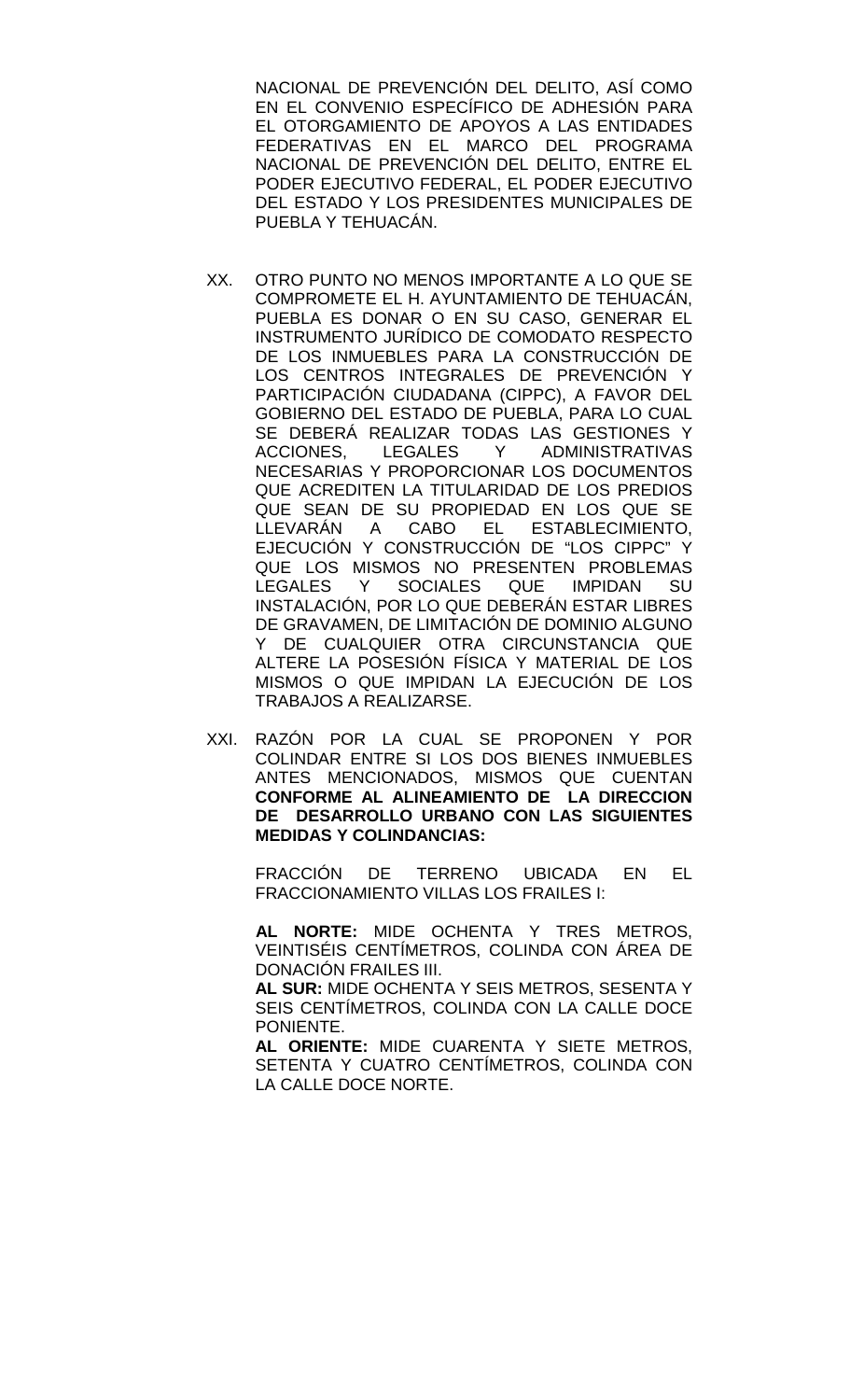**AL PONIENTE:** MIDE CUARENTA Y SIETE METROS, CINCUENTA Y SEIS CENTÍMETROS, COLINDA CON LA CALLE CATORCE NORTE.

CON UNA EXTENSIÓN SUPERFICIAL DE: **CUATRO MIL ONCE METROS, UN CENTÍMETRO CUADRADO.**

FRACCIÓN DE TERRENO UBICADA EN EL FRACCIONAMIENTO VILLAS LOS FRAILES III:

**AL NORTE:** MIDE EN DOS LÍNEAS, LA PRIMERA EN DIECISÉIS METROS SESENTA Y NUEVE CENTÍMETROS Y LA SEGUNDA EN SESENTA Y DOS METROS SETENTA Y SEIS CENTÍMETROS, COLINDA CON CALLE CATORCE A PONIENTE.

**AL ORIENTE:** MIDE CUARENTA Y DOS METROS, SETENTA CENTÍMETROS, COLINDA CON LA CALLE DOCE NORTE.

**AL SUR:** MIDE SESENTA Y DOS METROS, SETENTA Y SEIS CENTÍMETROS, COLINDA CON ÁREA DE DONACIÓN DE LOS FRAILES I.

**AL PONIENTE:** MIDE CUARENTA Y DOS METROS, SESENTA Y SEIS CENTÍMETROS, COLINDA CON LA CALLE CATORCE NORTE.

CON UNA EXTENSIÓN SUPERFICIAL DE: **TRES MIL CUATROCIENTOS OCHENTA Y TRES METROS, SETENTA Y SEIS CENTÍMETROS CUADRADOS.**

CABE HACER MENCIÓN DE LA OBSERVACIÓN HECHA EN EL ALINEAMIENTO EN COMENTO, RESPECTO A QUE COMO RESULTADO DE ESTE SE OBSERVO QUE AL EJECUTARSE LAS OBRAS DE VIALIDAD Y DE LA CONSTRUCCIÓN DEL PARQUE EXISTENTE, QUEDO TERRENO SOBRANTE DE LA VÍA PUBLICA EN UNA SUPERFICIE DE SESENTA Y OCHO METROS, SETENTA Y SIETE CENTÍMETROS, CON LAS SIGUIENTES MEDIDAS Y COLINDANCIAS:

**AL NORTE:** MIDE SESENTA Y DOS METROS, CUARENTA Y SIETE CENTÍMETROS, COLINDA CON CALLE CATORCE PONIENTE.

**AL ORIENTE:** MIDE DOS METROS, VEINTIDÓS CENTÍMETROS, COLINDA CON CALLE DOCE NORTE. **AL SUR:** MIDE SESENTA Y DOS METROS, SETENTA Y SEIS CENTÍMETROS, COLINDA CON ÁREA DE DONACIÓN DE LOS FRAILES III.

EN BASE A LO ANTERIOR SOMETO A CONSIDERACIÓN DE ESTE HONORABLE CUERPO COLEGIADO EL SIGUIENTE:

# **P E T I T O R I O**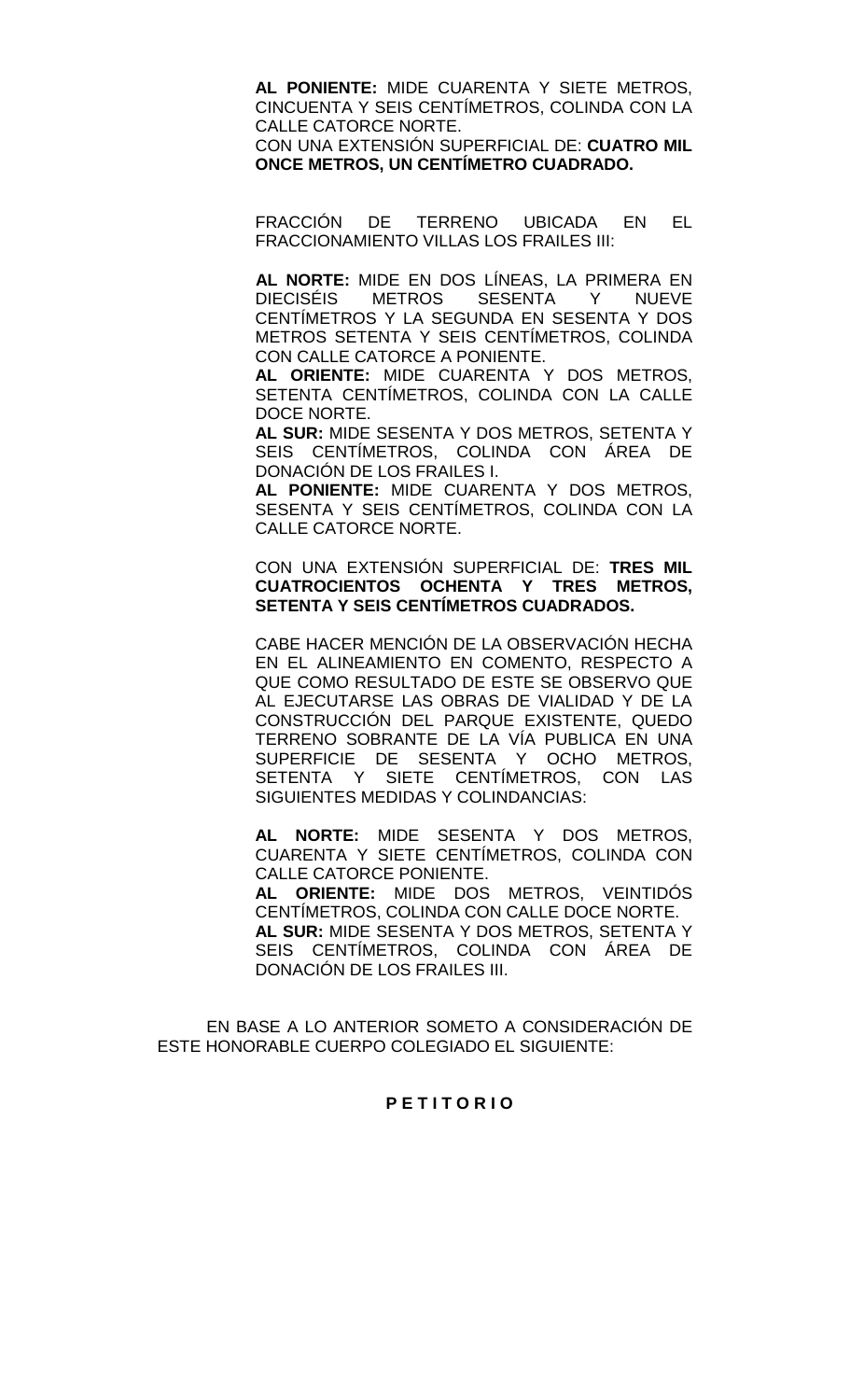**PRIMERO.-** SE AUTORICE LA DESINCORPORACIÓN DE LOS DOS BIENES DE DOMINIO PÚBLICO MUNICIPAL IDENTIFICADOS COMO: FRACCIÓN DE<br>TERRENO QUE SE SEGREGA DEL SEGREGA DEL FRACCIONAMIENTO "VILLAS LOS FRAILES I", CON EL INSTRUMENTO NUMERO 9689 DEL VOLUMEN 189 DE FECHA VEINTIUNO DE MAYO DEL DOS MIL CUATRO ANTE LA FE DEL LICENCIADO RAMIRO RODRÍGUEZ MACLUB, NOTARIO PÚBLICO NO.2 DE ESTA CIUDAD, INSCRITO EN EL INSTITUTO REGISTRAL CATASTRAL DEL ESTADO DE PUEBLA BAJO LA PARTIDA 1683 A FOJAS63 DEL LIBRO 1 TOMO 221 Y BAJO EL NUMERO DE FOLIO 242512, CON UNA SUPERFICIE TOTAL CUATRO MIL VEINTE METROS SESENTA Y CINCO CENTÍMETROS CUADRADOS Y CON UNA RESTRICCIÓN DE NUEVE METROS SESENTA Y CUATRO CENTÍMETROS CUADRADOS QUE SE RESERVA EL H. AYUNTAMIENTO DE TEHUACÁN, PUEBLA POR TRATARSE DE AFECTACIÓN A LAS VIALIDADES CONTEMPLADAS DENTRO DEL PLAN DE DESARROLLO URBANO VIGENTE MISMAS QUE FÍSICAMENTE YA SE ENCUENTRAN DELIMITADAS DANDO COMO SUPERFICIE TOTAL **CUATRO MIL ONCE METROS UN CENTIMETRO CUADRADO** TAL Y COMO SE ACREDITA CON LA COPIA CERTIFICADA DEL LEVANTAMIENTO TOPOGRÁFICO EXPEDIDO POR LA DIRECCIÓN DE DESARROLLO URBANO DE ESTE H. AYUNTAMIENTO EN EL CUAL SE DESCRIBE EL ÁREA RESTRINGIDA DE<br>NUEVE METROS SESENTA Y CUATRO SESENTA CENTÍMETROS.

FRACCIÓN DE TERRENO QUE SE SEGREGA DEL FRACCIONAMIENTO "VILLAS LOS FRAILES III", CON EL INSTRUMENTO NUMERO 10289 DEL VOLUMEN 194 DE FECHA VEINTIDÓS DE NOVIEMBRE DEL DOS MIL CUATRO ANTE LA FE DEL LICENCIADO RAMIRO RODRÍGUEZ MACLUB, NOTARIO PÚBLICO NO. 2 DE ESTA CIUDAD, INSCRITO EN EL INSTITUTO REGISTRAL Y CATASTRAL DEL ESTADO DE PUEBLA BAJO LA PARTIDA 923 A FOJAS 103 DEL LIBRO 1 TOMO 225 DE FECHA 17 DE JUNIO DEL 2005 Y BAJO EL NUMERO DE FOLIO ELECTRÓNICO 123290, CON UNA SUPERFICIE TOTAL DE TRES MIL CUATROCIENTOS OCHENTA Y OCHO METROS SESENTA Y CUATRO CENTÍMETROS CUADRADOS, Y CON UNA RESTRICCIÓN DE CUATRO METROS SESENTA Y OCHO CENTÍMETROS CUADRADOS QUE SE RESERVA EL H. AYUNTAMIENTO DE TEHUACÁN, PUEBLA POR TRATARSE DE AFECTACIÓN A LAS VIALIDADES CONTEMPLADAS DENTRO DEL PLAN DE DESARROLLO URBANO VIGENTE MISMAS QUE FÍSICAMENTE YA SE ENCUENTRAN DELIMITADAS DANDO COMO SUPERFICIE TOTAL **TRES MIL CUATROCIENTOS OCHENTA Y TRES METROS**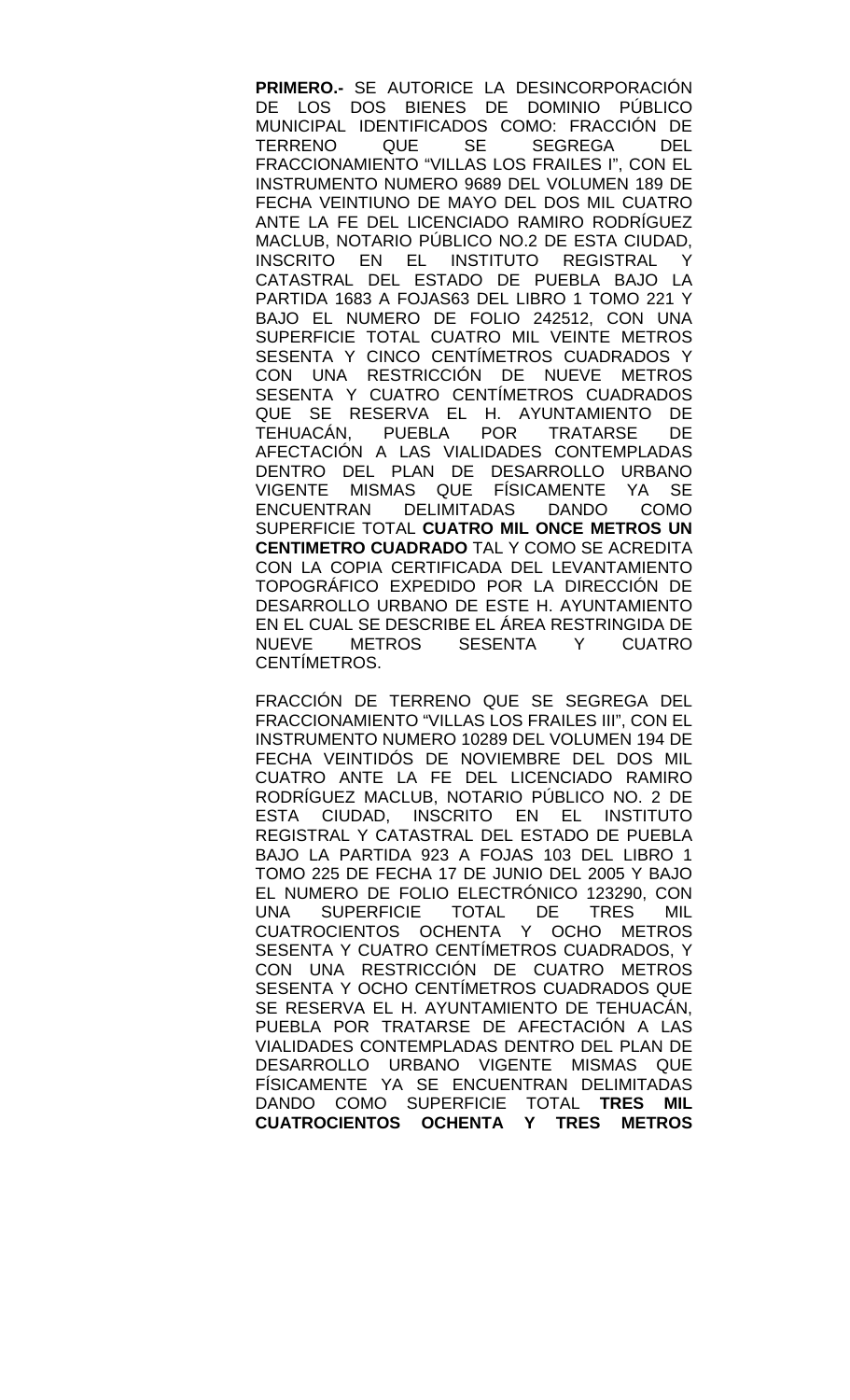**SETANTA Y SEIS CENTIMETROS CUADRADOS** TAL Y COMO SE ACREDITA CON LA COPIA CERTIFICADA DEL LEVANTAMIENTO TOPOGRÁFICO EXPEDIDO POR LA DIRECCIÓN DE DESARROLLO URBANO DE ESTE H. AYUNTAMIENTO EN EL CUAL SE DESCRIBE EL ÁREA RESTRINGIDA DE CUATRO METROS SESENTA Y OCHO CENTÍMETROS. LO ANTERIOR EN TÉRMINOS DEL NUMERAL 159 FRACCIONES I Y II DER LA LEY ORGÁNICA MUNICIPAL, Y PASE HACER UN BIEN DE DOMINIO PRIVADO MUNICIPAL Y PUEDA SER DONADO A FAVOR DEL GOBIERNO DEL ESTADO DE PUEBLA, **PARA QUE SEA CONSTRUIDO UNO DE LOS DOS CENTROS INTEGRALES DE PREVENCIÓN Y PARTICIPACIÓN CIUDADANA (CIPPC),** EN ESTE MUNICIPIO DE TEHUACÁN, PUEBLA

**SEGUNDO.-** AUTORICE EL AYUNTAMIENTO DEL MUNICIPIO DE TEHUACÁN, PUEBLA, A TRAVÉS DEL CIUDADANO PRESIDENTE MUNICIPAL, SÍNDICO MUNICIPAL Y SECRETARIO GENERAL, **LA DONACIÓN EN FORMA PURA Y A TÍTULO GRATUITO A FAVOR DEL GOBIERNO DEL ESTADO,** RESPECTO DE LAS DOS FRACCIONES DE TERRENOS UBICADOS EN LOS FRACCIONAMIENTOS "VILLAS LOS FRAILES I Y III" **PARA QUE SEA CONSTRUIDO UNO DE LOS DOS CENTROS INTEGRALES DE PREVENCIÓN Y PARTICIPACIÓN CIUDADANA (CIPPC)**, EN ESTE MUNICIPIO DE TEHUACÁN, PUEBLA; CON LAS SIGUIENTES MEDIDAS Y COLINDANCIAS:

FRACCION DE TERRENO UBICADA EN EL FRACCIONAMIENTO VILLAS LOS FRAILES I:

**AL NORTE:** MIDE OCHENTA Y TRES METROS, VEINTISÉIS MILÍMETROS, COLINDA CON ÁREA DE DONACIÓN FRAILES III.

**AL SUR:** MIDE OCHENTA Y SEIS METROS, SESENTA Y SEIS MILÍMETROS, COLINDA CON LA CALLE DOCE PONIENTE.

**AL ORIENTE:** MIDE CUARENTA Y SIETE METROS, SETENTA Y CUATRO MILÍMETROS, COLINDA CON LA CALLE DOCE NORTE.

**AL PONIENTE:** MIDE CUARENTA Y SIETE METROS, CINCUENTA Y SEIS MILÍMETROS, COLINDA CON LA CALLE CATORCE NORTE.

CON UNA EXTENSIÓN SUPERFICIAL DE: **CUATRO MIL ONCE METROS, UN CENTÍMETRO CUADRADO.**

FRACCIÓN DE TERRENO UBICADA EN EL FRACCIONAMIENTO VILLAS LOS FRAILES III:

**AL NORTE:** MIDE EN DOS LÍNEAS, LA PRIMERA EN DIECISÉIS METROS SESENTA Y NUEVE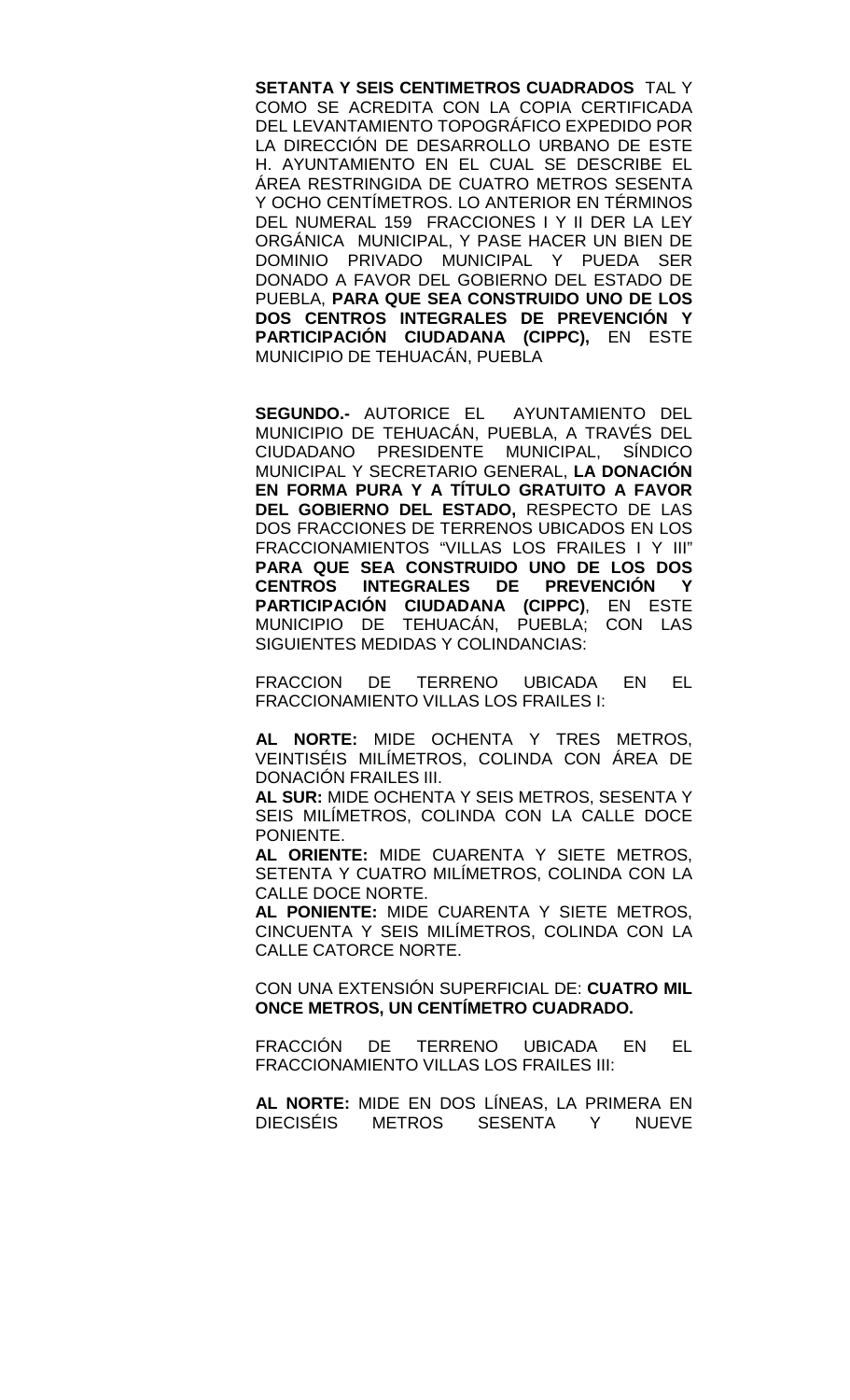CENTÍMETROS Y LA SEGUNDA EN SESENTA Y DOS METROS SETENTA Y SEIS CENTÍMETROS, COLINDA CON CALLE CATORCE A PONIENTE.

**AL ORIENTE:** MIDE CUARENTA Y DOS METROS, SETENTA CENTÍMETROS, COLINDA CON LA CALLE DOCE NORTE.

**AL SUR:** MIDE SESENTA Y DOS METROS, SETENTA Y SEIS CENTÍMETROS, COLINDA CON ÁREA DE DONACIÓN DE LOS FRAILES I.

**AL PONIENTE:** MIDE CUARENTA Y DOS METROS, SESENTA Y SEIS CENTÍMETROS, COLINDA CON LA CALLE CATORCE NORTE.

CON UNA EXTENSIÓN SUPERFICIAL DE: **TRES MIL CUATROCIENTOS OCHENTA Y TRES METROS, SETENTA Y SEIS CENTÍMETROS CUADRADOS.**

**TERCERO.-** SE INSTRUYA AL SECRETARIO GENERAL DEL AYUNTAMIENTO, PARA QUE EN EL AMBITO DE SUS FACULTADES, ENVIE AL EJECUTIVO DEL ESTADO, LOS ACUERDOS QUE SE TOMEN DEL PRESENTE PETITORIO, PARA QUE SE EFECTUE EL TRAMITE RESPECTIVO ANTE EL CONGRESO DEL ESTADO Y SE PUBLIQUE EN EL PERIODICO OFICIAL.**-** ATENTAMENTE.- **TEHUACÁN, PUEBLA, A LOS NUEVE DÍAS DEL MES DE JULIO DEL AÑO DOS MIL TRECE.- LIC. ROBERTO IVAN LINARES CHAVEZ.- SINDICO MUNICIPAL DE TEHUACAN PUEBLA.- FIRMA ILEGIBLE…"**

SEÑOR PRESIDENTE MUNICIPAL, REGIDORES Y SÍNDICO MUNICIPAL, EN VOTACIÓN SE LES CONSULTA SI SE APRUEBA LA PROPUESTA PRESENTADA EN CUESTIÓN, LOS QUE ESTÉN POR LA AFIRMATIVA SÍRVANSE MANIFESTARLO LEVANTANDO LA MANO.

HABIÉNDOSE ANALIZADO AMPLIAMENTE EL CONTENIDO DEL DICTAMEN DE REFERENCIA, POR MAYORÍA CON 13 VOTOS A FAVOR, POR PARTE DE LOS INTEGRANTES DEL HONORABLE CABILDO, SE DETERMINA EL SIGUIENTE:

# **A C U E R D O**

**PRIMERO.-** SE AUTORIZA LA DESINCORPORACIÓN DE LOS DOS BIENES DE DOMINIO PÚBLICO MUNICIPAL IDENTIFICADOS COMO: FRACCIÓN DE TERRENO QUE SE SEGREGA DEL FRACCIONAMIENTO "VILLAS LOS FRAILES I", CON EL INSTRUMENTO NUMERO 9689 DEL VOLUMEN 189 DE FECHA VEINTIUNO DE MAYO DEL DOS MIL CUATRO ANTE LA FE DEL LICENCIADO RAMIRO RODRÍGUEZ MACLUB, NOTARIO PÚBLICO NO.2 DE ESTA CIUDAD, INSCRITO EN EL INSTITUTO REGISTRAL Y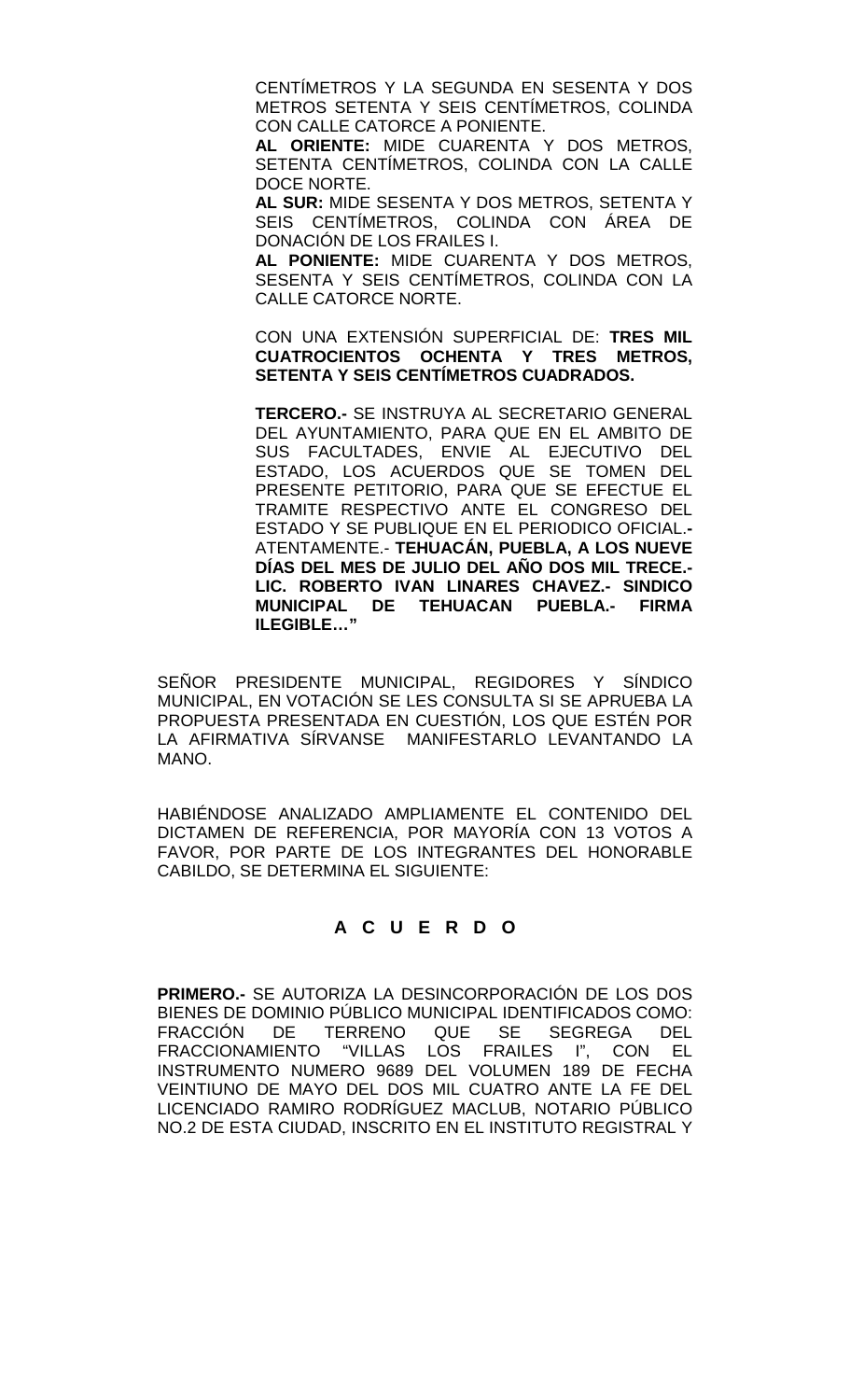CATASTRAL DEL ESTADO DE PUEBLA BAJO LA PARTIDA 1683 A FOJAS63 DEL LIBRO 1 TOMO 221 Y BAJO EL NUMERO DE FOLIO 242512, CON UNA SUPERFICIE TOTAL CUATRO MIL VEINTE METROS SESENTA Y CINCO CENTÍMETROS CUADRADOS Y CON UNA RESTRICCIÓN DE NUEVE METROS SESENTA Y CUATRO CENTÍMETROS CUADRADOS QUE SE RESERVA EL H. AYUNTAMIENTO DE TEHUACÁN, PUEBLA POR TRATARSE DE AFECTACIÓN A LAS VIALIDADES CONTEMPLADAS DENTRO DEL PLAN DE DESARROLLO URBANO VIGENTE MISMAS QUE FÍSICAMENTE YA SE ENCUENTRAN DELIMITADAS DANDO COMO SUPERFICIE TOTAL **CUATRO MIL ONCE METROS UN CENTIMETRO CUADRADO** TAL Y COMO SE ACREDITA CON LA COPIA CERTIFICADA DEL LEVANTAMIENTO TOPOGRÁFICO EXPEDIDO POR LA DIRECCIÓN DE DESARROLLO URBANO DE ESTE H. AYUNTAMIENTO EN EL CUAL SE DESCRIBE EL ÁREA RESTRINGIDA DE NUEVE METROS SESENTA Y CUATRO CENTÍMETROS.

FRACCIÓN DE TERRENO QUE SE SEGREGA DEL FRACCIONAMIENTO "VILLAS LOS FRAILES III", CON EL INSTRUMENTO NUMERO 10289 DEL VOLUMEN 194 DE FECHA VEINTIDÓS DE NOVIEMBRE DEL DOS MIL CUATRO ANTE LA FE DEL LICENCIADO RAMIRO RODRÍGUEZ MACLUB, NOTARIO PÚBLICO NO.2 DE ESTA CIUDAD, INSCRITO EN EL INSTITUTO REGISTRAL Y CATASTRAL DEL ESTADO DE PUEBLA BAJO LA PARTIDA 923 A FOJAS 103 DEL LIBRO 1 TOMO 225 DE FECHA 17 DE JUNIO DEL 2005 Y BAJO EL NUMERO DE FOLIO ELECTRÓNICO 123290, CON UNA SUPERFICIE TOTAL DE TRES MIL CUATROCIENTOS OCHENTA Y OCHO METROS SESENTA Y CUATRO CENTÍMETROS CUADRADOS, Y CON UNA RESTRICCIÓN DE CUATRO METROS SESENTA Y OCHO CENTÍMETROS CUADRADOS QUE SE RESERVA EL H. AYUNTAMIENTO DE TEHUACÁN, PUEBLA POR TRATARSE DE AFECTACIÓN A LAS<br>VIALIDADES CONTEMPLADAS DENTRO DEL PLAN DE VIALIDADES CONTEMPLADAS DESARROLLO URBANO VIGENTE MISMAS QUE FÍSICAMENTE YA SE ENCUENTRAN DELIMITADAS DANDO COMO SUPERFICIE TOTAL **TRES MIL CUATROCIENTOS OCHENTA Y TRES METROS SETANTA Y SEIS CENTIMETROS CUADRADOS** TAL Y COMO SE ACREDITA CON LA COPIA CERTIFICADA DEL LEVANTAMIENTO TOPOGRÁFICO EXPEDIDO POR LA DIRECCIÓN DE DESARROLLO URBANO DE ESTE H. AYUNTAMIENTO EN EL CUAL SE DESCRIBE EL ÁREA RESTRINGIDA DE CUATRO METROS SESENTA Y OCHO CENTÍMETROS. LO ANTERIOR EN TÉRMINOS DEL NUMERAL 159 FRACCIONES I Y II DER LA LEY ORGÁNICA MUNICIPAL, Y PASE HACER UN BIEN DE DOMINIO PRIVADO MUNICIPAL Y PUEDA SER DONADO A FAVOR DEL GOBIERNO DEL ESTADO DE PUEBLA, **PARA QUE SEA CONSTRUIDO UNO DE LOS DOS CENTROS**  INTEGRALES DE PREVENCION Y PARTICIPACION CIUDADANA **(CIPPC),** EN ESTE MUNICIPIO DE TEHUACÁN, PUEBLA

**SEGUNDO.- SE** AUTORIZA AL AYUNTAMIENTO DEL MUNICIPIO DE TEHUACÁN, PUEBLA, A TRAVÉS DEL CIUDADANO PRESIDENTE MUNICIPAL, SÍNDICO MUNICIPAL Y SECRETARIO GENERAL, **LA**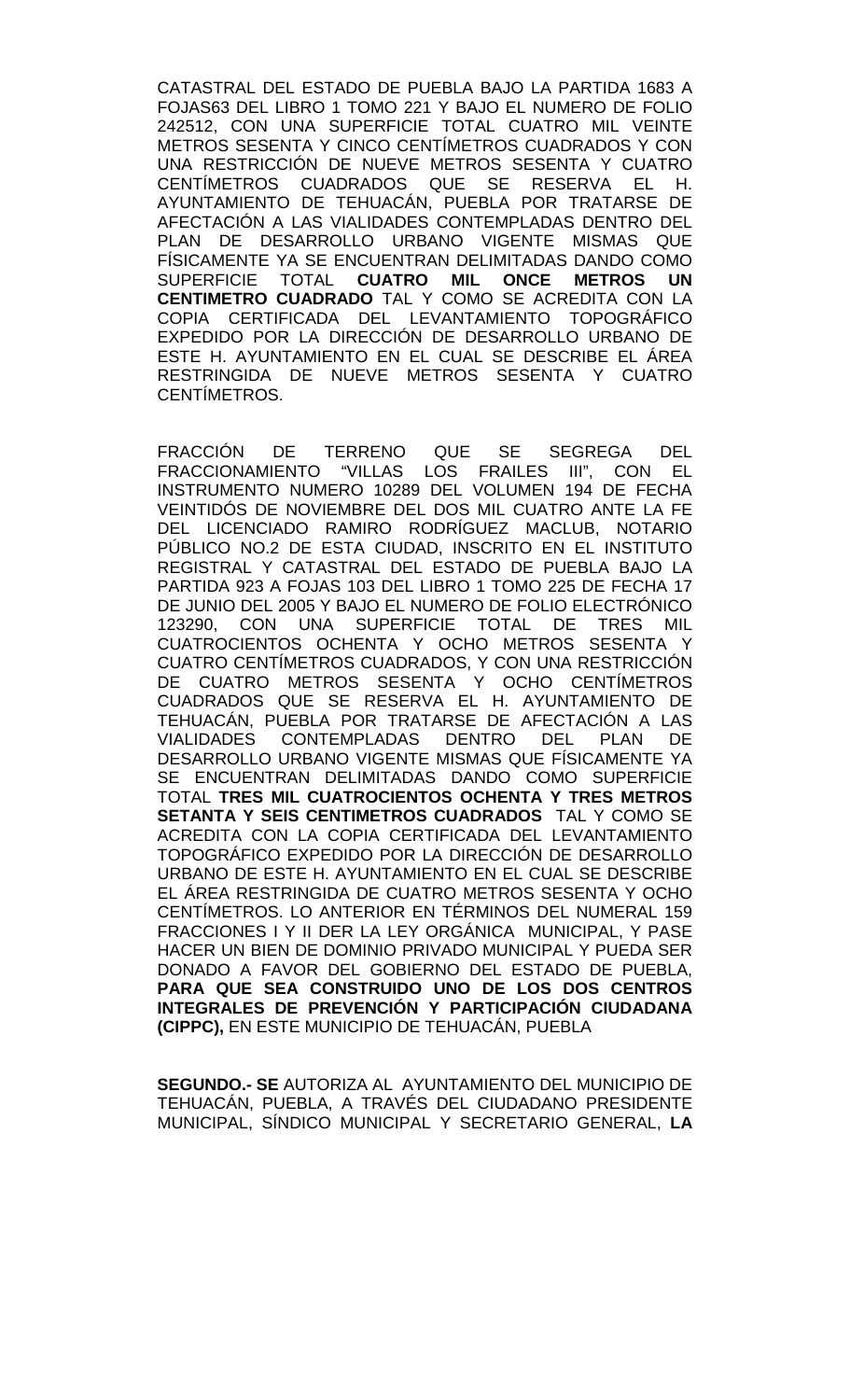**DONACIÓN EN FORMA PURA Y A TÍTULO GRATUITO A FAVOR DEL GOBIERNO DEL ESTADO,** RESPECTO DE LAS DOS **FRACCIONES** FRACCIONAMIENTOS "VILLAS LOS FRAILES I Y III" **PARA QUE SEA CONSTRUIDO UNO DE LOS DOS CENTROS INTEGRALES DE PREVENCIÓN Y PARTICIPACIÓN CIUDADANA (CIPPC)**, EN ESTE MUNICIPIO DE TEHUACÁN, PUEBLA; CON LAS SIGUIENTES MEDIDAS Y COLINDANCIAS:

> FRACCION DE TERRENO UBICADA EN EL FRACCIONAMIENTO VILLAS LOS FRAILES I:

> **AL NORTE:** MIDE OCHENTA Y TRES METROS, VEINTISÉIS MILÍMETROS, COLINDA CON ÁREA DE DONACIÓN FRAILES III.

> **AL SUR:** MIDE OCHENTA Y SEIS METROS, SESENTA Y SEIS MILÍMETROS, COLINDA CON LA CALLE DOCE PONIENTE.

> **AL ORIENTE:** MIDE CUARENTA Y SIETE METROS, SETENTA Y CUATRO MILÍMETROS, COLINDA CON LA CALLE DOCE NORTE.

> **AL PONIENTE:** MIDE CUARENTA Y SIETE METROS, CINCUENTA Y SEIS MILÍMETROS, COLINDA CON LA CALLE CATORCE NORTE.

> CON UNA EXTENSIÓN SUPERFICIAL DE: **CUATRO MIL ONCE METROS, UN CENTÍMETRO CUADRADO.**

> FRACCIÓN DE TERRENO UBICADA EN EL FRACCIONAMIENTO VILLAS LOS FRAILES III:

> **AL NORTE:** MIDE EN DOS LÍNEAS, LA PRIMERA EN SESENTA Y NUEVE CENTÍMETROS Y LA SEGUNDA EN SESENTA Y DOS METROS SETENTA Y SEIS CENTÍMETROS, COLINDA CON CALLE CATORCE A PONIENTE.

> **AL ORIENTE:** MIDE CUARENTA Y DOS METROS, SETENTA CENTÍMETROS, COLINDA CON LA CALLE DOCE NORTE.

> **AL SUR:** MIDE SESENTA Y DOS METROS, SETENTA Y SEIS CENTÍMETROS, COLINDA CON ÁREA DE DONACIÓN DE LOS FRAILES I.

> **AL PONIENTE:** MIDE CUARENTA Y DOS METROS, SESENTA Y SEIS CENTÍMETROS, COLINDA CON LA CALLE CATORCE NORTE.

> CON UNA EXTENSIÓN SUPERFICIAL DE: **TRES MIL CUATROCIENTOS OCHENTA Y TRES METROS, SETENTA Y SEIS CENTÍMETROS CUADRADOS.**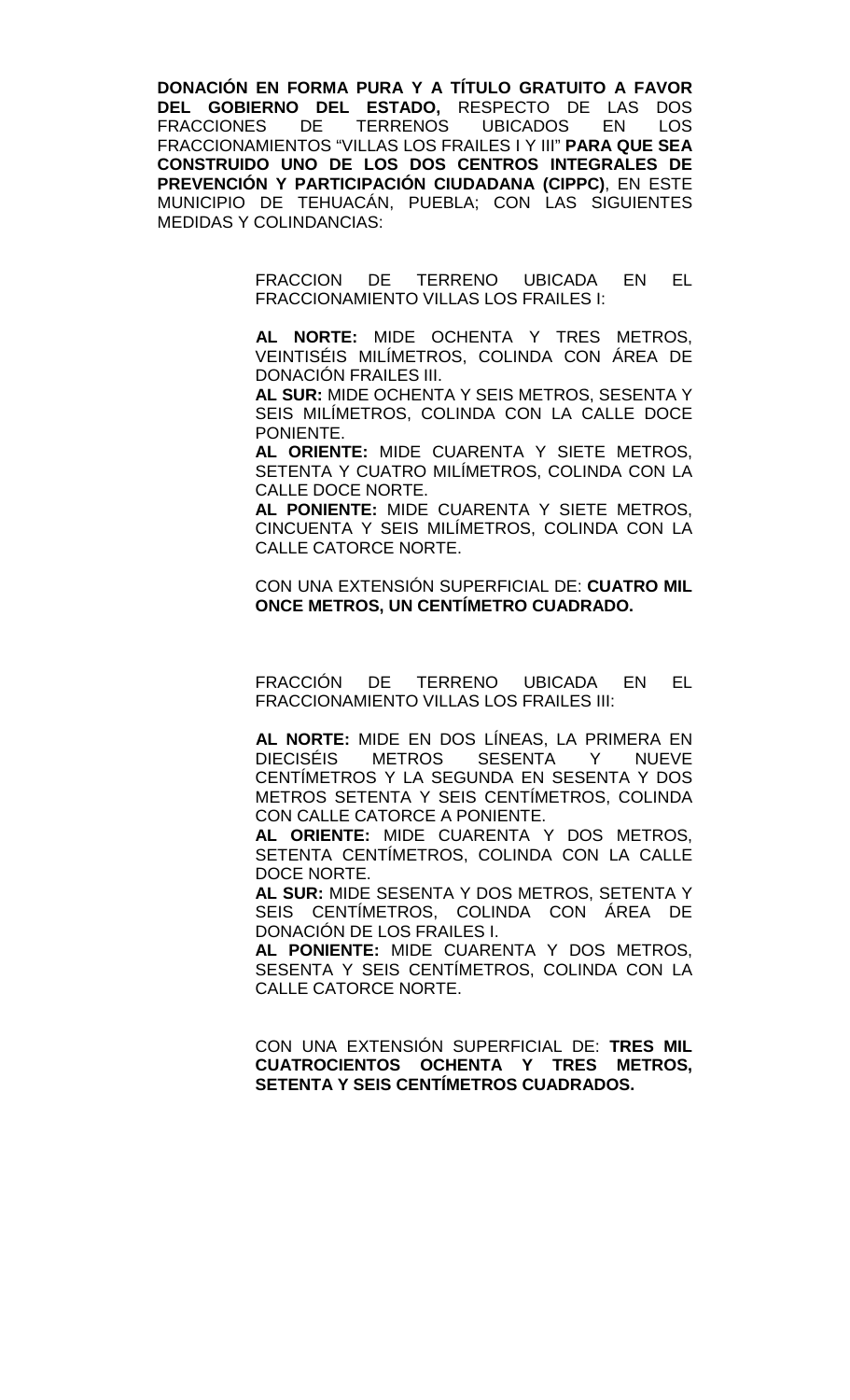**TERCERO.-** SE INSTRUYE AL SECRETARIO GENERAL DEL AYUNTAMIENTO, PARA QUE EN EL AMBITO DE FACULTADES, ENVIE AL EJECUTIVO DEL ESTADO, LOS ACUERDOS QUE SE TOMEN DEL PRESENTE PETITORIO, PARA QUE SE EFECTUE EL TRAMITE RESPECTIVO ANTE EL CONGRESO DEL ESTADO Y SE PUBLIQUE EN EL PERIODICO OFICIAL.

LO ANTERIOR CON FUNDAMENTO EN LOS DISPOSITIVOS LEGALES INVOCADOS EN EL DICTAMEN DE REFERENCIA.

**ASUNTOS GENERALES.- COMISIÓN DE DESARROLLO URBANO Y OBRAS PÚBLICAS.- ANÁLISIS, DISCUSIÓN Y EN SU CASO APROBACIÓN DICTAMEN QUE CONTIENE LAS<br>ECESARIAS AL PROGRAMA DE MODIFICACIONES NECESARIAS DESARROLLO URBANO DE TEHUACAN, PUEBLA A EFECTO DE GENERAR CAMBIOS DE USO DE SUELO DE ZONIFICACION INDUSTRIAL A ZONIFICACION MIXTA CON LA DENSIDAD MAS ALTA, SOLICITADO ASI POR LAS DOCTORAS MARGARITA BERTA MARTINEZ DEL SOBRAL Y CAMPA Y LUISA DEL CARMEN ROMERO MARTINEZ DEL SOBRAL EN SU CARÁCTER DE PRESIDENTE Y SECRETRIO DEL CONSEJO DE ADMINISTRACION DE LA PERSONA MORAL DENOMINADA "INVESTIGACIÓN APLICADA ITL" S.A. DE C.V. Y LUISA DEL CARMEN ROMERO MARTINEZ DEL SOBRAL POR SU PROPIO DERECHO, PARA NUEVE PREDIOS DE SU PROPIEDAD, UBICADOS EN LA JUNTA AUXILIAR DE SANTA MARIA COAPAN.**

SEÑOR REGIDOR TIENE USTED EL USO DE LA PALABRA.

# **"…HONORABLE CABILDO DEL AYUNTAMIENTO CONSTITUCIONAL DE TEHUACAN PUEBLA.**

LOS CC. CARLOS ARENAS GUTIERREZ, GABRIELA<br>BRINGAS DELGADO Y GRETA GARCIA SALAZAR DELGADO Y GRETA GARCIA SALAZAR INTEGRANTES DE LA COMISIÓN DE DESARROLLO URBANO Y OBRAS PÚBLICAS DE ESTE H. AYUNTAMIENTO, DE CONFORMIDAD CON LO PRECEPTUADO POR LOS ARTÍCULOS 92 FRACCIÓN VII, 94, 96, 98 DE LA LEY ORGÁNICA MUNICIPAL, SOMETEMOS A CONSIDERACIÓN DE ESTE H. CABILDO " **LA APROBACIÓN PARA REALIZAR LAS MODIFICACIONES NECESARIAS AL PROGRAMA DE DESARROLLO URBANO DE TEHUACAN PUEBLA A EFECTO DE GENERAR CAMBIOS DE USO DE SUELO DE ZONIFICACIÓN INDUSTRIAL A ZONIFICACIÓN MIXTA CON LA DENSIDAD MÁS ALTA, SOLICITADO ASÍ POR LAS DOCTORAS MARGARITA BERTA MARTINEZ DEL SOBRAL Y CAMPA Y LUISA DEL CARMEN ROMERO MARTINEZ DEL SOBRAL EN SU CARÁCTER DE PRESIDENTE Y SECRETARIO DEL CONSEJO DE ADMINISTRACION DE LA**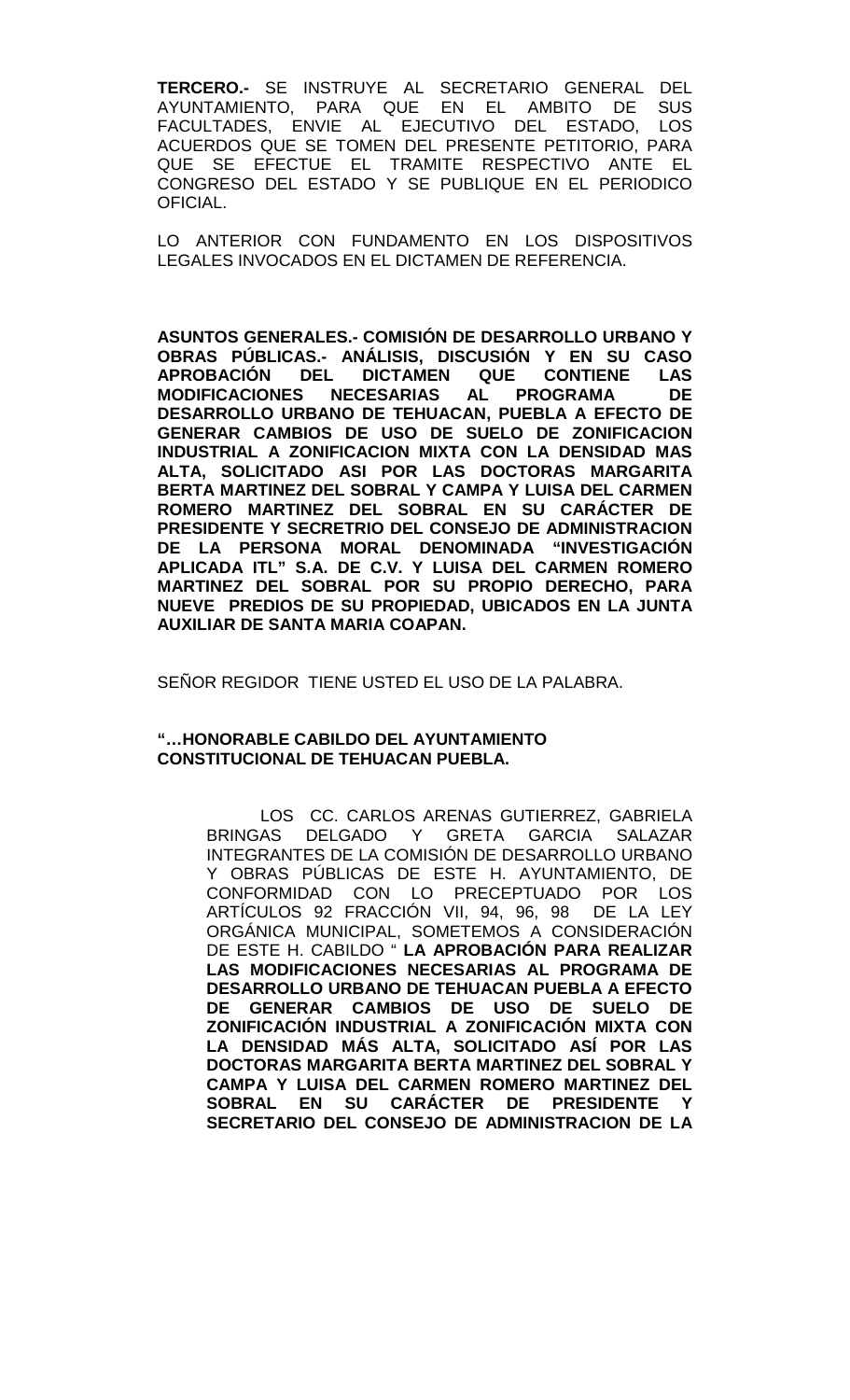**PERSONA MORAL DENOMINADA "INVESTIGACION APLICADA ITL" S. A DE C.V. Y LUISA DEL CARMEN ROMERO MARTINEZ DEL SOBRAL POR SU PROPIO DERECHO, PARA NUEVE PREDIOS DE SU PROPIEDAD, UBICADOS EN LA JUNTA AUXILIAR DE SANTA MARIA COAPAN.** EN BASE A LOS SIGUIENTES:

# **A N T E C E D E N T E S**

**1.-** DEBIDO A LOS TRABAJOS DE AMPLIACIÓN EN SU SEGUNDA ETAPA DE LA UNIDAD DEPORTIVA SUR DE ESTA CIUDAD, QUE SIN DUDA BENEFICIARÁ A TODOS LOS HABITANTES DE ESTA ZONA ADEMÁS DE ESTAR DANDO CABAL CUMPLIMIENTO A LO ESTABLECIDO EN EL ARTÍCULO 78 FRACCIÓN XLVII INCISO A) QUE ESTABLECE: SON ATRIBUCIONES DE LOS AYUNTAMIENTOS: FOMENTAR EL DESARROLLO URBANO DEL MUNICIPIO MEDIANTE LA CONSTRUCCIÓN Y MANTENIMIENTO DE OBRAS DE INFRAESTRUCTURA QUE MEJOREN LOS SERVICIOS MUNICIPALES, ES QUE SE REALIZARON PLÁTICAS CON LAS DOCTORAS **MARGARITA BERTA MARTINEZ DEL SOBRAL Y CAMPA Y LUISA DEL CARMEN ROMERO MARTINEZ DEL SOBRAL EN SU CARÁCTER DE PRESIDENTE Y SECRETARIO DEL CONSEJO DE ADMINISTRACION DE LA PERSONA MORAL DENOMINADA "INVESTIGACION APLICADA ITL" S. A DE C.V.** A FIN DE OBTENER EN DONACIÓN UNA FRACCIÓN DE TERRENO DE SU PROPIEDAD CON UNA SUPERFICIE DE 2,491.19 M2 DENOMINADO ENTRE LAS VÍAS UBICADO EN LA JUNTA AUXILIAR DE SANTA MARÍA COAPAN, CON LAS SIGUIENTES MEDIDAS Y COLINDANCIAS:

AL NORTE: 21.94 M COLINDA CON PROPIEDAD DEL SR. JOSE GUSTAVO ROMERO BRINGAS.

AL SUR. 20.34 M. COLINDA CON VIA DEL FERROCARRIL.

AL ORIENTE: 118.19 M COLINDA CON UNIDAD DEPORTIVA SUR

AL PONIENTE: 130.93 M COLINDA CON EMPRESA DONANTE.

2.- SIN EMBARGO Y COMO CONTRAPRESTACIÓN POR DICHA DONACIÓN LAS DOCTORAS **MARGARITA BERTA MARTINEZ DEL SOBRAL Y CAMPA Y LUISA DEL CARMEN ROMERO MARTINEZ DEL SOBRAL EN SU CARÁCTER DE PRESIDENTE Y SECRETARIO DEL CONSEJO DE ADMINISTRACION DE LA PERSONA MORAL DENOMINADA "INVESTIGACION APLICADA ITL" S. A DE C.V** SOLICITARON CAMBIOS DE USOS DE SUELO DE ZONIFICACIÓN INDUSTRIAL A ZONIFICACIÓN MIXTA EN EL PROGRAMA DE DESARROLLO URBANO DEL MUNICIPIO DE TEHUACÁN, PUEBLA CON LA DENSIDAD MÁS ALTA, PARA NUEVE PREDIOS DE SU PROPIEDAD UBICADOS EN LA JUNTA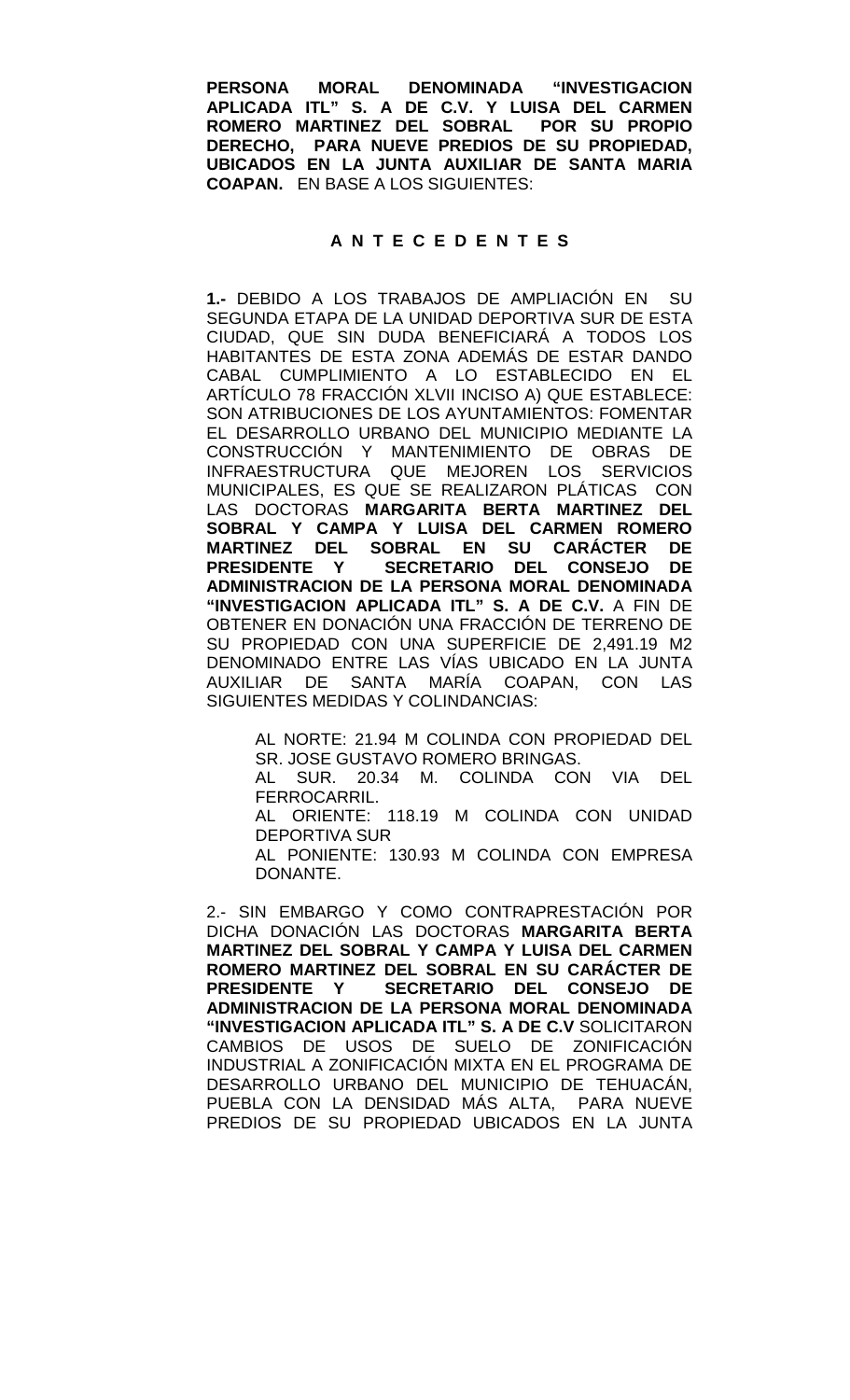AUXILIAR DE SANTA MARÍA COAPAN, FIRMÁNDOSE EL CORRESPONDIENTE CONTRATO PRIVADO DE DONACIÓN SUJETO A CONDICIÓN CON FECHA 19 DE SEPTIEMBRE DEL AÑO DOS MIL DOCE, CELEBRADO ENTRE LAS **DOCTORAS MARGARITA BERTA MARTINEZ DEL SOBRAL Y CAMPA Y LUISA DEL CARMEN ROMERO MARTINEZ DEL SOBRAL EN SU CARÁCTER DE PRESIDENTE Y SECRETARIO DEL CONSEJO DE ADMINISTRACION DE LA PERSONA MORAL DENOMINADA "INVESTIGACION APLICADA ITL" S. A DE C.V. Y LUISA DEL CARMEN ROMERO MARTINEZ DEL SOBRAL POR SU PROPIO DERECHO EN SU CALIDAD DE DONANTES Y ESTE HONORABLE AYUNTAMIENTO REPRESENTADO POR EL C. ELISEO LEZAMA PRIETO, DOCTOR JOSE ORLANDO CUALLO CINTA Y LICENCIADO ROBERTO IVAN LINARES CHAVEZ EN SU CARÁCTER DE PRESIGERETARIO Y SINDICO DONATARIO, EL CUAL SE ANEXA AL PRESENTE EN COPIA FOTOSTATICA PARA MEJOR PROVEER.** 

# **C O N S I D E R A N D O S**

- I. QUE EL PÁRRAFO PRIMERO DE LA FRACCIÓN II DEL ARTÍCULO 115 DE LA CONSTITUCIÓN POLÍTICA DE LOS ESTADOS UNIDOS MEXICANOS, DETERMINA QUE LOS AYUNTAMIENTOS TENDRÁN FACULTADES PARA APROBAR, DE ACUERDO CON LAS LEYES EN MATERIA MUNICIPAL QUE DEBERÁN EXPEDIR LAS LEGISLATURAS DE LOS ESTADOS, LOS BANDOS DE POLICÍA Y GOBIERNO, LOS REGLAMENTOS, CIRCULARES; Y DISPOSICIONES ADMINISTRATIVAS DE OBSERVANCIA GENERAL DENTRO DE SUS RESPECTIVAS JURISDICCIONES, QUE ORGANICEN LA ADMINISTRACIÓN PÚBLICA MUNICIPAL, REGULEN LAS MATERIAS, PROCEDIMIENTOS, FUNCIONES Y SERVICIOS PÚBLICOS DE SU COMPETENCIA Y ASEGUREN LA PARTICIPACIÓN CIUDADANA Y VECINAL; MISMA DISPOSICIÓN QUE ES TRASLADADA A LA FRACCIÓN III DEL ARTÍCULO 105 DE LA CONSTITUCIÓN POLÍTICA DEL ESTADO LIBRE Y SOBERANO DE PUEBLA;
- II. QUE EL ARTÍCULO 76 PRIMER PÁRRAFO DE LA LEY ORGÁNICA MUNICIPAL, DETERMINA QUE EL AYUNTAMIENTO SESIONARÁ VÁLIDAMENTE CON LA ASISTENCIA DE LA MAYORÍA DE SUS MIEMBROS Y DEL SECRETARIO DEL AYUNTAMIENTO O LA PERSONA QUE LEGALMENTE LO SUSTITUYA;
- III QUE EL ARTÍCULO 77 DE LA LEY ORGÁNICA MUNICIPAL, DETERMINA QUE LOS ACUERDOS DE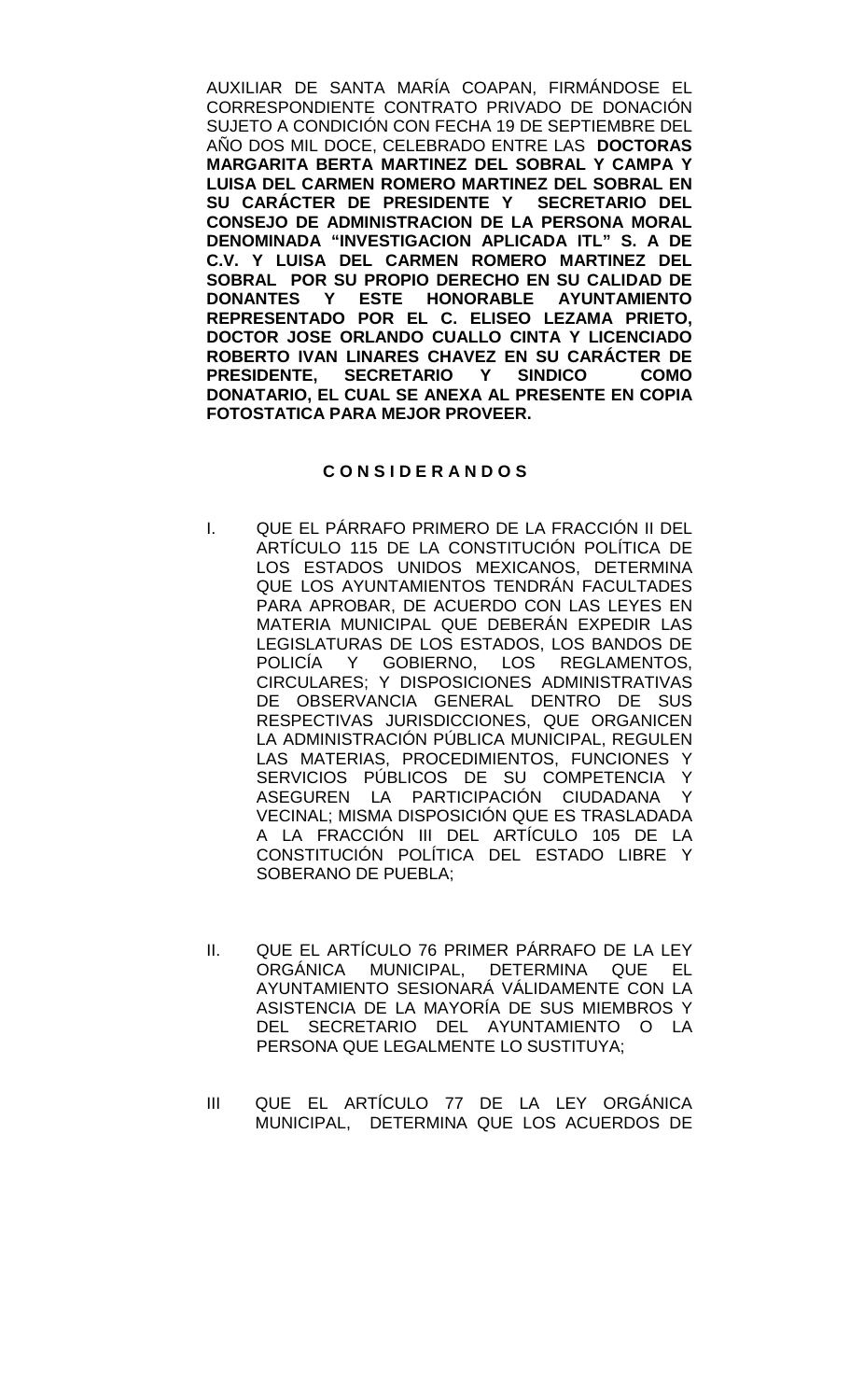LOS AYUNTAMIENTOS SE TOMARÁN POR MAYORÍA<br>DE VOTOS DEL PRESIDENTE MUNICIPAL. VOTOS DEL PRESIDENTE MUNICIPAL, REGIDORES Y SÍNDICO, Y EN CASO DE EMPATE, EL PRESIDENTE MUNICIPAL TENDRÁ VOTO DE CALIDAD;

- IV QUE EL ARTÍCULO 78 FRACCIONES XVIII Y XIX DE LA LEY ORGÁNICA MUNICIPAL, DETERMINA EN SU PARTE CONDUCENTE QUE SON ATRIBUCIONES DE LOS AYUNTAMIENTOS; PROMOVER CUANTO ESTIME CONVENIENTE PARA EL PROGRESO ECONÓMICO, SOCIAL Y CULTURAL DEL MUNICIPIO; Y ACORDAR LA REALIZACIÓN DE OBRAS PÚBLICAS QUE SEAN NECESARIAS. ASÍ COMO ESTABLECER LAS BASES SOBRE LAS CUALES **SE SUSCRIBAN LOS CONVENIOS O ACTOS, QUE COMPROMETAN AL MUNICIPIO POR UN PLAZO MAYOR AL PERÍODO DEL AYUNTAMIENTO**, SIEMPRE Y CUANDO LOS MISMOS SEAN ACORDADOS POR LAS DOS TERCERAS PARTES DE LOS MIEMBROS DEL AYUNTAMIENTO O DEL CONSEJO MUNICIPAL, EN LOS CASOS QUE ESTABLEZCA EL PRESENTE ORDENAMIENTO, PARA OBTENER LA APROBACIÓN A QUE SE REFIERE LA CONSTITUCIÓN POLÍTICA DEL ESTADO LIBRE Y SOBERANO DE PUEBLA;
- V.- QUE EL ARTÍCULO 91 EN SUS FRACCIONES III Y XLVI DE LA LEY ORGÁNICA MUNICIPAL, PRECEPTÚA QUE<br>EL CIUDADANO PRESIDENTE MUNICIPAL CIUDADANO PRESIDENTE MUNICIPAL CONSTITUCIONAL TIENE DENTRO DE SUS FACULTADES Y OBLIGACIONES LAS DE REPRESENTAR AL AYUNTAMIENTO Y EJECUTAR SUS RESOLUCIONES; SALVO QUE SE DESIGNE UNA COMISIÓN ESPECIAL, O SE TRATE DE PROCEDIMIENTOS JUDICIALES, EN LOS QUE LA REPRESENTACIÓN CORRESPONDE AL SÍNDICO MUNICIPAL; SUSCRIBIR, PREVIO ACUERDO DEL AYUNTAMIENTO, LOS CONVENIOS Y ACTOS QUE SEAN DE INTERÉS PARA EL MUNICIPIO, SIN PERJUICIO DE LO QUE ESTA LEY.
- VI.- QUE EL ARTÍCULO 92 FRACCIÓN VII DE LA LEY ORGÁNICA MUNICIPAL DETERMINA QUE SON FACULTADES DE LOS REGIDORES, FORMULAR AL<br>AYUNTAMIENTO LAS PROPUESTAS DE LAS PROPUESTAS DE ORDENAMIENTOS EN ASUNTOS MUNICIPALES, Y PROMOVER TODO LO QUE CREAN CONVENIENTE AL BUEN SERVICIO PÚBLICO.
- VII.- EL ARTÍCULO 94 DE LA LEY ORGÁNICA MUNICIPAL ESTABLECE: EL AYUNTAMIENTO PARA FACILITAR EL DESPACHO DE LOS ASUNTOS QUE LE COMPETEN,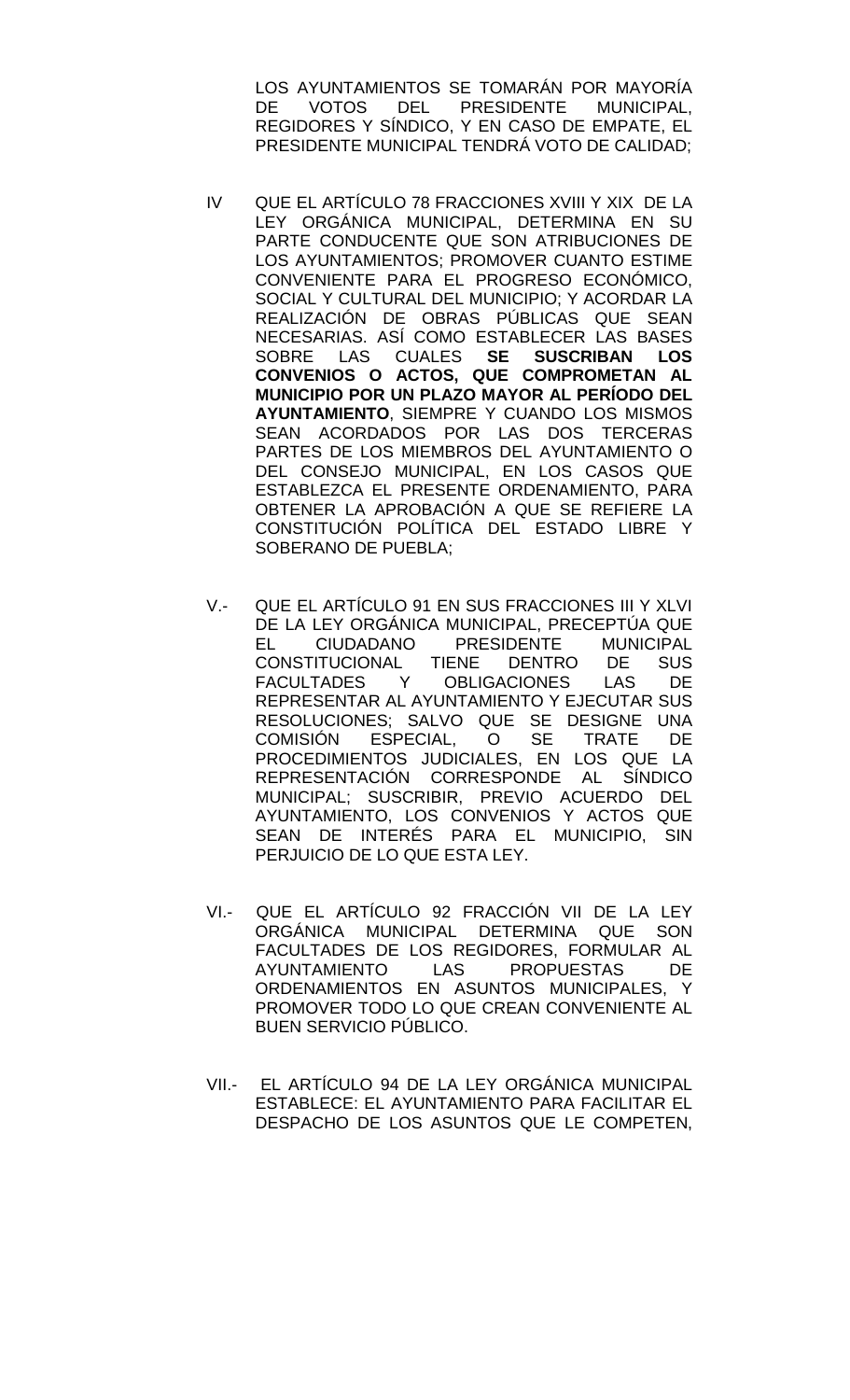NOMBRARÁ COMISIONES PERMANENTES O TRANSITORIAS, QUE LOS EXAMINEN E INSTRUYAN HASTA PONERLOS EN ESTADO DE RESOLUCIÓN.

- VIII.- QUE EL ARTÍCULO 96 DE LA LEY ORGÁNICA MUNICIPAL MANIFIESTA QUE LAS COMISIONES PERMANENTES ENTRE OTRAS ESTA FRACCIÓN III.- DE DESARROLLO URBANO, ECOLOGÍA, MEDIO AMBIENTE, OBRAS Y SERVICIOS PÚBLICOS.
- IX.- EL ARTÍCULO 98 DE LA LEY ORGÁNICA MUNICIPAL DETERMINA QUE CUANDO ALGUNA COMISIÓN<br>CONSIDERE QUE CONVIENE DEMORAR O QUE CONVIENE DEMORAR O SUSPENDER EL CURSO DE CUALQUIER ASUNTO, NO LO ACORDARÁ POR SÍ MISMA SINO QUE EMITIRÁ DICTAMEN EXPONIENDO ESTA NECESIDAD AL AYUNTAMIENTO PARA QUE ESTE ACUERDE LO CONVENIENTE.
- X.- QUE EL ARTÍCULO 1 DE LA LEY DE DESARROLLO URBANO SUSTENTABLE EN SU FRACCIÓN I ESTABLECE: QUE LAS DISPOSICIONES DE ESTA LEY SON DE ORDEN PÚBLICO Y TIENE POR OBJETO: ESTABLECER LOS MECANISMOS DE COORDINACIÓN ENTRE EL GOBIERNO DEL ESTADO Y LOS MUNICIPIOS O ENTRE ESTOS PARA LA ADMINISTRACIÓN CONJUNTA DE SERVICIOS PÚBLICOS MUNICIPALES.

EN BASE A LO ANTES REFERIDO Y TODA VEZ QUE DICHOS CAMBIOS SON NECESARIOS PARA LOGRAR UN DESARROLLO SUSTENTABLE COMPATIBLE CON EL ENTORNO TENDIENTE A SER FACTIBLE DE APROVECHAMIENTO URBANO ES QUE SOMETEMOS A CONSIDERACIÓN DE ESTE HONORABLE CUERPO COLEGIADO EL SIGUIENTE:

# **DICTAMEN TECNICO**

 **PRIMERO**: QUE ESTE HONORABLE CABILDO APRUEBE **LAS MODIFICACIONES NECESARIAS AL PROGRAMA DE DESARROLLO URBANO DE TEHUACAN PUEBLA A EFECTO DE GENERAR CAMBIOS DE USO DE SUELO DE ZONIFICACIÓN INDUSTRIAL A ZONIFICACIÓN MIXTA CON LA DENSIDAD MÁS ALTA, SOLICITADO ASÍ POR DOCTORAS MARGARITA BERTA MARTINEZ DEL SOBRAL Y CAMPA Y LUISA DEL CARMEN ROMERO MARTINEZ DEL SOBRAL EN SU CARÁCTER DE**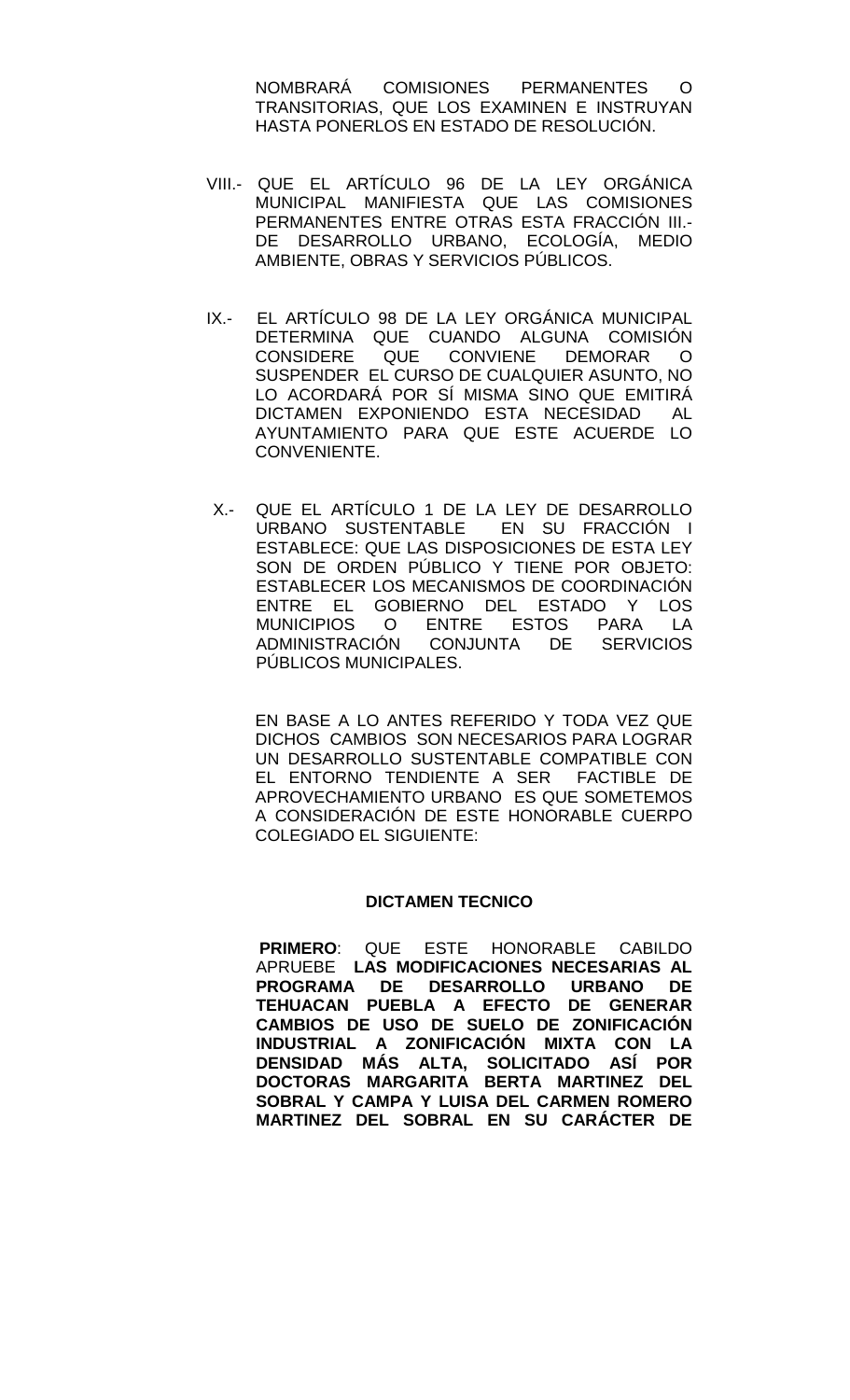**PRESIDENTE Y SECRETARIO DEL CONSEJO DE DE LA PERSONA MORAL DENOMINADA "INVESTIGACION APLICADA ITL" S. A DE C.V. Y LUISA DEL CARMEN ROMERO MARTINEZ DEL SOBRAL POR SU PROPIO DERECHO, PARA NUEVE PREDIOS DE SU PROPIEDAD UBICADOS EN LA JUNTA AUXILIAR DE SANTA MARIA COAPAN.**

**SEGUNDO.-** SE INSTRUYA AL SINDICO MUNICIPAL DE ESTE H. AYUNTAMIENTO, PARA QUE EN EL ÁMBITO DE SUS FACULTADES, REALICE LOS TRÁMITES NECESARIOS PARA QUE SE FORMALICE LA DONACIÓN A TRAVÉS DE LA FIRMA DE LAS ESCRITURAS CORRESPONDIENTES.- ATENTAMENTE. **TEHUACAN PUE. A 03 DE JULIO DE 2013.- COMISIÓN DE DESARROLLO URBANO Y OBRAS PÚBLICAS.- ARQ. CARLOS ARENAS GUTIERREZ.- C. GABRIELA BRINGAS DELGADO.- C. GRETA GARCÍA SALAZAR.- FIRMAS ILEGIBLES…"**

SEÑOR PRESIDENTE MUNICIPAL, REGIDORES Y SINDICO MUNICIPAL, EN VOTACIÓN SE LES CONSULTA SI SE APRUEBA LA PROPUESTA PRESENTADA EN CUESTIÓN, LOS QUE ESTÉN POR LA AFIRMATIVA SÍRVANSE MANIFESTARLO LEVANTANDO LA MANO.

HABIÉNDOSE ANALIZADO AMPLIAMENTE EL CONTENIDO DEL DICTAMEN DE REFERENCIA, POR MAYORÍA CON 13 VOTOS A FAVOR, POR PARTE DE LOS INTEGRANTES DEL HONORABLE CABILDO, SE DETERMINA EL SIGUIENTE:

# **A C U E R D O**

**PRIMERO**.- ESTE HONORABLE CABILDO APRUEBA LAS MODIFICACIONES NECESARIAS AL PROGRAMA DE DESARROLLO URBANO DE TEHUACAN PUEBLA A EFECTO DE GENERAR CAMBIOS DE USO DE SUELO DE ZONIFICACIÓN INDUSTRIAL A ZONIFICACIÓN MIXTA CON LA DENSIDAD MÁS ALTA, SOLICITADO ASÍ POR DOCTORAS MARGARITA BERTA MARTINEZ DEL SOBRAL Y CAMPA Y LUISA DEL CARMEN ROMERO MARTINEZ DEL SOBRAL EN SU CARÁCTER DE PRESIDENTE Y SECRETARIO DEL CONSEJO DE ADMINISTRACION DE LA PERSONA MORAL DENOMINADA "INVESTIGACION APLICADA ITL" S. A DE C. V. Y LUISA DEL CARMEN ROMERO MARTINEZ DEL SOBRAL POR SU PROPIO DERECHO, PARA NUEVE PREDIOS DE SU PROPIEDAD UBICADOS EN LA JUNTA AUXILIAR DE SANTA MARIA COAPAN.

**SEGUNDO.-** SE INSTRUYE AL SINDICO MUNICIPAL DE ESTE H. AYUNTAMIENTO, PARA QUE EN EL ÁMBITO DE SUS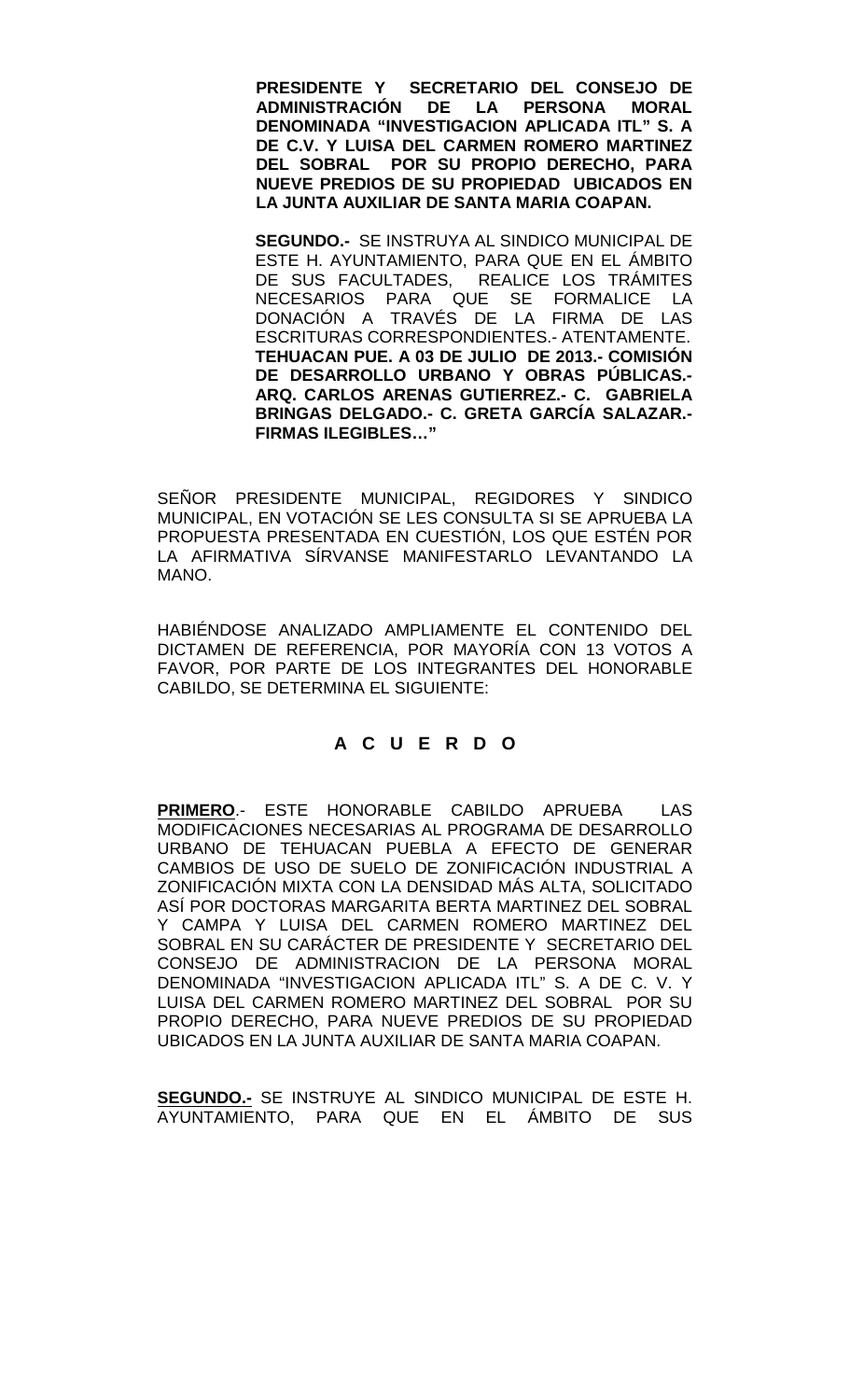FACULTADES, REALICE LOS TRÁMITES NECESARIOS PARA QUE SE FORMALICE LA DONACIÓN A TRAVÉS DE LA FIRMA DE LAS ESCRITURAS CORRESPONDIENTES.

LO ANTERIOR CON FUNDAMENTO EN LOS DISPOSITIVOS LEGALES INVOCADOS EN EL DICTAMEN DE REFERENCIA.

# **ASUNTOS GENERALES.- SECRETARÍA.- INFORME POR PARTE DEL LIC. JESÚS MANUEL GONZÁLEZ LUVIANO, RESPECTO AL ASUNTO DE LA PRIVADA LA PAZ.**

EL C. DR. JOSE ORLANDO CUALLO CINTA, MANIFIESTA AL CABILDO QUE A PETICIÓN DEL LIC. ROBERTO IVAN LINARES CHAVEZ, SÍNDICO MUNICIPAL, SE LE REQUIRIO SU PRESENCIA A ESTA SESION DE CABILDO, AL C. LIC. JESÚS MANUEL GONZÁLEZ LUVIANO, DIRECTOR DE ASUNTOS JURÍDICOS, PARA QUE DÉ UNA EXPLICACIÓN RESPECTO DEL ASUNTO DE LA PRIVADA LA PAZ, POR LO QUE SOLICITO AL CABILDO SU APROBACIÓN PARA QUE PASE A ESTE RECINTO OFICIAL.

SE LE AUTORIZA EL ACCESO A ESTA RECINTO OFICIAL AL LIC. JESÚS MANUEL GONZÁLEZ LUVIANO, DIRECTOR DE ASUNTOS JURÍDICOS.

EL C. LIC. JESÚS MANUEL GONZÁLEZ LUVIANO, HACE ACTO DE PRESENCIA EN EL SALÓN DE CABILDOS Y MANIFIESTA:

CON SU PREMISO SEÑORES REGIDORES:

ESTE ASUNTO DE LA PRIVADA LA PAZ, TIENE COMO ORIGEN LA EXPEDICIÓN DE UNA CONSTANCIA DE ALINEAMIENTO Y NUMERO OFICIAL QUE FUE EXPEDIDO POR ANTERIORES ADMINISTRACIONES, ES UN ASUNTO QUE HA TENIDO DENTRO DE SU PROCEDIMIENTO LA INTERPOSICIÓN DE MUCHOS ESCRITOS, RECURSOS E INCLUSO EL AMPARO, Y LA PRESENTE ADMINISTRACIÓN AL ENTRAR RECIBIMOS ESTE ASUNTO TOTALMENTE CONCLUIDO EN SU ETAPA PROCESAL Y ÚNICAMENTE NOS TOCO EMITIR LA RESOLUCIÓN DEL RECURSO PRESENTADO MISMA QUE NOTIFICAMOS EN SU TIEMPO Y CONFORME A LAS FORMALIDADES LEGALES NECESARIAS, POSTERIORMENTE MEDIANTE UNA RESOLUCIÓN DE AMPARO SE NOS ORDENA LA REVOCACIÓN DE ESA CONSTANCIA Y LA RECONSTRUCCIÓN DE LA BARDA, QUIERO INFORMAR QUE ESA CONSTANCIA YA FUE REVOCADA Y LA BARDA YA FUE RECONSTRUIDA COSA QUE YA FUE INFORMADO AL TRIBUNAL MEDIANTE LOS OFICIOS CORRESPONDIENTES DE LO QUE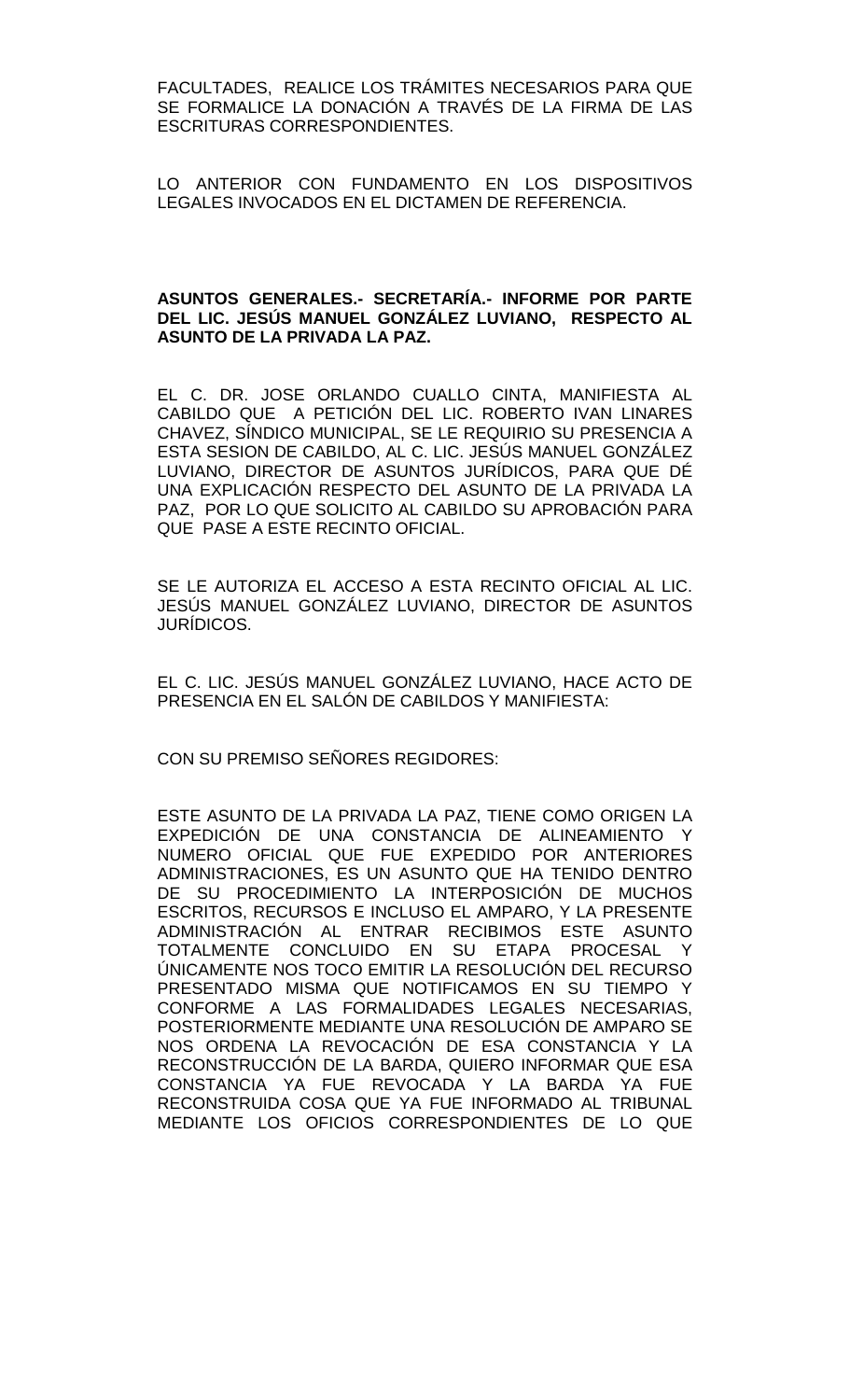TENEMOS LOS ACUSES DE RECIBIDO CON EL SELLO DEL TRIBUNAL.

EL REGIDOR MANUEL MARCELINO PREGUNTA QUE ENTONCES LA CUESTIÓN DE LAS MULTAS A QUE SE DEBE, EL LICENCIADO LUVIANO RESPONDE QUE DEBIDO A QUE YA SE HA INFORMADO AL TRIBUNAL DEL CUMPLIMIENTO DE LA SENTENCIA DE AMPARO Y ANTE LAS EVIDENCIAS ENVIADAS DE DICHO CUMPLIMIENTO, EL TRIBUNAL DESECHARA EL INCIDENTE DE INEJECUCIÓN DE<br>SENTENCIA QUE FUE PRESENTADO POR PARTF DE SENTENCIA QUE FUE PRESENTADO POR PARTE INTERESADO POR SER NOTORIAMENTE IMPROCEDENTE Y ANTE ESO OBVIAMENTE DEJARÁ SIN EFECTOS LOS APERCIBIMIENTOS DE QUE FUERON OBJETOS EL AYUNTAMIENTO Y ALGUNOS FUNCIONARIOS QUE INTERVIENEN EN EL ASUNTO,

EL REGIDOR ISAAC AGUILAR PREGUNTA, QUE EN QUE TIEMPO QUEDARÁ FINALIZADO EL ASUNTO DE LAS MULTAS, A LO QUE EL LIC. JESÚS MANUEL GONZÁLEZ LUVIANO RESPONDE QUE APROXIMADAMENTE EN UN MES.

EL REGIDOR MANUEL MARCELINO SOLICITA QUE EL DIRECTOR DE ASUNTOS JURÍDICOS MANTENGA INFORMADO A LOS MIEMBROS DEL AYUNTAMIENTO SOBRE LA CONCLUSIÓN DE DICHOS APERCIBIMIENTOS Y LES SEA MOSTRADOS LOS DOCUMENTOS CORRESPONDIENTES, EL DIRECTOR GENERAL DE ASUNTOS JURÍDICOS MANIFIESTA QUE ASÍ LO HARÁ.

EL SECRETARIO DEL AYUNTAMIENTO DESPUÉS DE VERIFICAR QUE NO EXISTEN MAS PREGUNTAS POR PARTE DE LOS REGIDORES AGRADECE LA INTERVENCIÓN DEL DIRECTOR DE ASUNTOS JURÍDICOS QUIEN SE RETIRA AGRADECIENDO AL CABILDO LA OPORTUNIDAD DE DAR UNA EXPLICACIÓN AL MENCIONADO ASUNTO.

# **EL CABILDO SE DA POR ENTERADO.**

**ASUNTOS GENERALES.- SECRETARÍA.- RECURSO DE INCONFORMIDAD CON SUS TRASLADOS CORRESPONDIENTES, PRESENTADO POR DORA DEL CARMEN ADAME LEAL, EN CONTRA DEL AUTO DE FECHA 11 DE MARZO DEL 2013, 15 DE ABRIL DEL 2013 Y 12 DE JUNIO DEL 2013, EMITIDA POR LA DIRECCIÓN DE FOMENTO COMERCIAL Y CENTRALES DE ABASTO DENTRO DEL EXPEDIENTE MN65.**

EL C. DR. ORLANDO CUALLO CINTA, MANIFIESTA AL CABILDO QUE CON FECHA 4 DE JULIO DEL AÑO EN CURSO, SE RECIBIÓ EN LA SECRETARÍA DEL AYUNTAMIENTO, UN RECURSO DE INCONFORMIDAD CON SUS TRASLADOS CORRESPONDIENTES,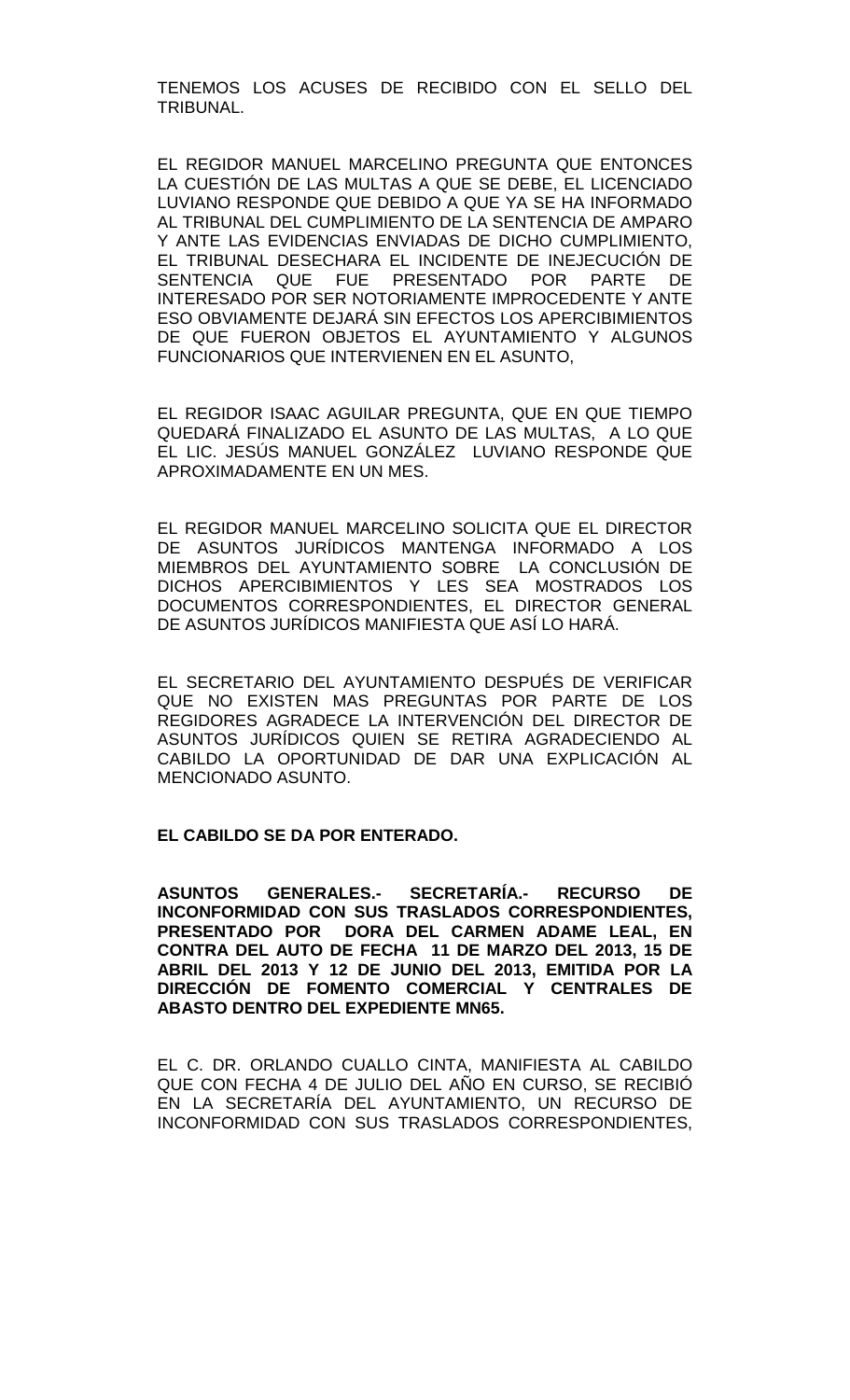REGISTRADO CON EL FOLIO 003707, POR PARTE DE LA C. DORA DEL CARMEN ADAME LEAL, EN CONTRA DEL AUTO DE FECHA **11 DE MARZO DEL 2013**, EMITIDA POR LA DIRECCIÓN DE FOMENTO COMERCIAL Y CENTRALES DE ABASTO DENTRO DEL EXPEDIENTE MN65.

EL C. DR. ORLANDO CUALLO CINTA, MANIFIESTA AL CABILDO QUE CON FECHA 4 DE JULIO DEL AÑO EN CURSO, SE RECIBIÓ EN LA SECRETARÍA DEL AYUNTAMIENTO, UN RECURSO DE INCONFORMIDAD CON SUS TRASLADOS CORRESPONDIENTES, REGISTRADO CON EL FOLIO 003705, POR PARTE DE LA C. DORA DEL CARMEN ADAME LEAL, EN CONTRA DEL AUTO DE FECHA **15 DE ABRIL DEL 2013**, EMITIDA POR LA DIRECCIÓN DE FOMENTO COMERCIAL Y CENTRALES DE ABASTO DENTRO DEL EXPEDIENTE MN65.

EL C. DR. ORLANDO CUALLO CINTA, MANIFIESTA AL CABILDO QUE CON FECHA 4 DE JULIO DEL AÑO EN CURSO, SE RECIBIÓ EN LA SECRETARÍA DEL AYUNTAMIENTO, UN RECURSO DE INCONFORMIDAD CON SUS TRASLADOS CORRESPONDIENTES, REGISTRADO CON EL FOLIO 003704, POR PARTE DE LA C. DORA DEL CARMEN ADAME LEAL, EN CONTRA DEL AUTO DE FECHA **12 DE JUNIO DE 2013**, EMITIDA POR LA DIRECCIÓN DE FOMENTO Y CENTRALES DE ABASTO DENTRO DEL EXPEDIENTE MN65.

LO ANTERIOR CON EL PROPOSITO DE QUE EL CABILDO DETERMINE QUE LA DEPENDENCIA QUE DÉ EL SEGUIMIENTO CORRESPONDIENTE SEA LA DIRECCIÓN GENERAL DE ASUNTOS JURÍDICOS.

SEÑOR PRESIDENTE MUNICIPAL, REGIDORES Y SÍNDICO MUNICIPAL, EN VOTACIÓN SE LES CONSULTA SI SE APRUEBA LA PROPUESTA PRESENTADA EN CUESTIÓN, LOS QUE ESTÉN POR LA AFIRMATIVA SÍRVANSE MANIFESTARLO LEVANTANDO LA MANO.

HABIÉNDOSE ANALIZADO AMPLIAMENTE EL CONTENIDO DEL DICTAMEN DE REFERENCIA, POR UNANIMIDAD CON 13 VOTOS A FAVOR, POR PARTE DE LOS INTEGRANTES DEL HONORABLE CABILDO, SE DETERMINA EL SIGUIENTE:

# **A C U E R D O**

**ÚNICO.-** SE APRUEBA QUE LA DIRECCIÓN DE ASUNTOS JURIDICOS DÉ SEGUIMIENTO Y SUBSTANCIACIÓN A LOS RECURSOS DE INCOFORMIDAD PRESENTADOS POR LA C. DORA DEL CARMEN ADAME LEAL.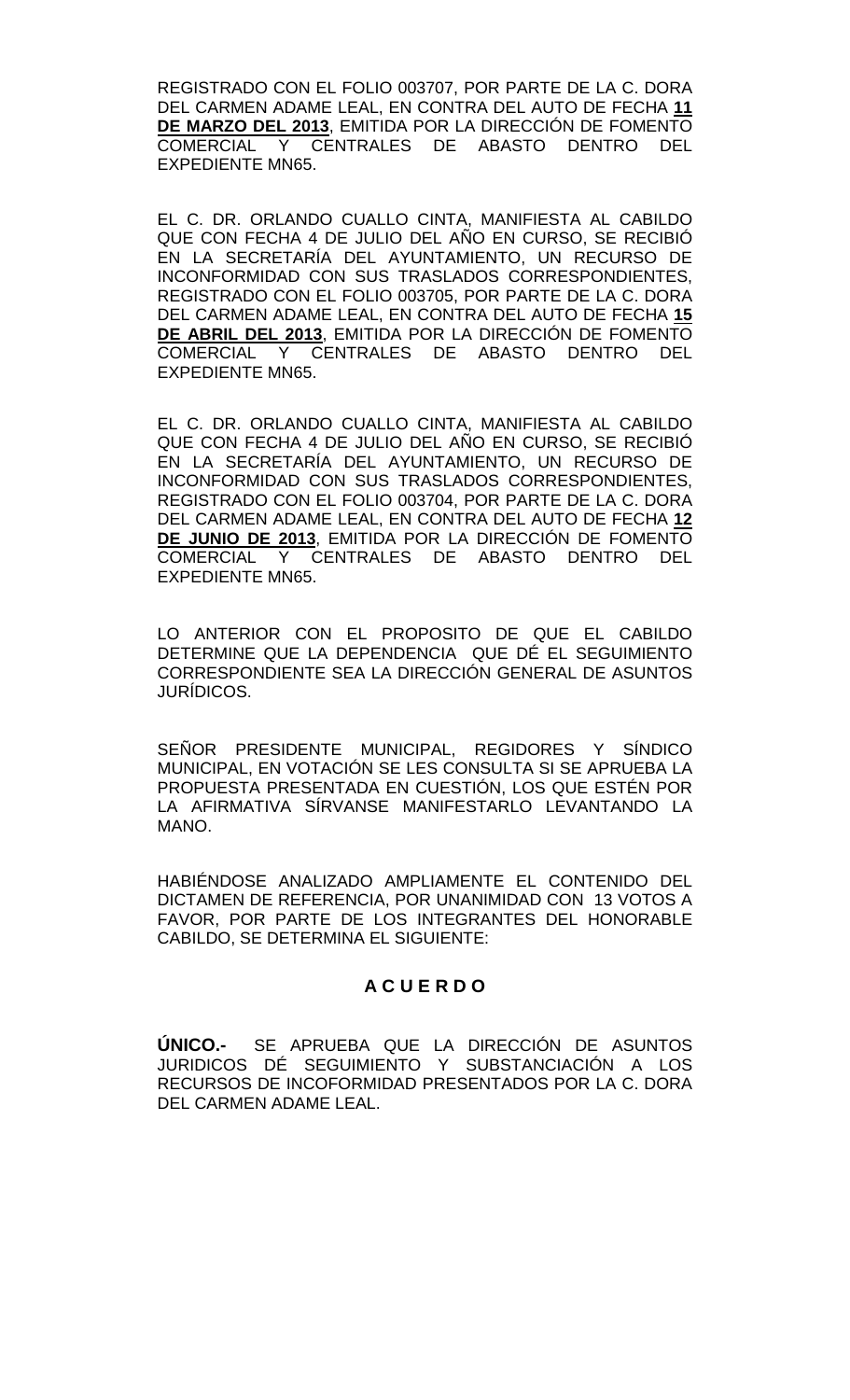NO HABIÉNDO ASUNTO QUE TRATAR SE DA POR TERMINADA LA PRESENTE SESIÓN DE CABILDO, SIENDO LAS NUEVE HORAS DEL DÍA NUEVE DE JULIO DEL AÑO DOS MIL TRECE, PROCEDIENDOSE A LEVANTAR LA PRESENTE ACTA QUE FIRMAN LOS QUE EN ELLA INTERVINIERON.- DOY FE.------------------

# **SECRETARIO DEL H. AYUNTAMIENTO**

**C. JOSÉ ORLANDO CUALLO CINTA.**

| <b>C. ELISEO LEZAMA PRIETO</b>             |                                                                                                                                                                                                                                      |  |
|--------------------------------------------|--------------------------------------------------------------------------------------------------------------------------------------------------------------------------------------------------------------------------------------|--|
| <b>C. HUGO RUBEN BOLAÑOS CABRERA</b>       | <u> 1980 - Johann John Harry Harry Harry Harry Harry Harry Harry Harry Harry Harry Harry Harry Harry Harry Harry Harry Harry Harry Harry Harry Harry Harry Harry Harry Harry Harry Harry Harry Harry Harry Harry Harry Harry Har</u> |  |
| <b>C. GABRIELA BRINGAS DELGADO</b>         |                                                                                                                                                                                                                                      |  |
| <b>C. CARLOS ARENAS GUTIERREZ</b>          |                                                                                                                                                                                                                                      |  |
| <b>C. GRETA GARCIA SALAZAR</b>             | <b>AUSENTE</b>                                                                                                                                                                                                                       |  |
| <b>C. CLOTILDE EFREN JUVENCIO PASTRANA</b> |                                                                                                                                                                                                                                      |  |
| C. MANUEL MARCELINO JIMENEZ LOPEZ          | <u> 1989 - Johann Barbara, martxa alemaniar a</u>                                                                                                                                                                                    |  |
| C. LAURA DEL ROSARIO WUOTTO DIAZ CEBALLOS  |                                                                                                                                                                                                                                      |  |
|                                            |                                                                                                                                                                                                                                      |  |
| <b>C. ARNULFO HERNANDEZ JUAREZ</b>         |                                                                                                                                                                                                                                      |  |
| <b>C. ALMA ROSA GARCIA VEGA</b>            |                                                                                                                                                                                                                                      |  |